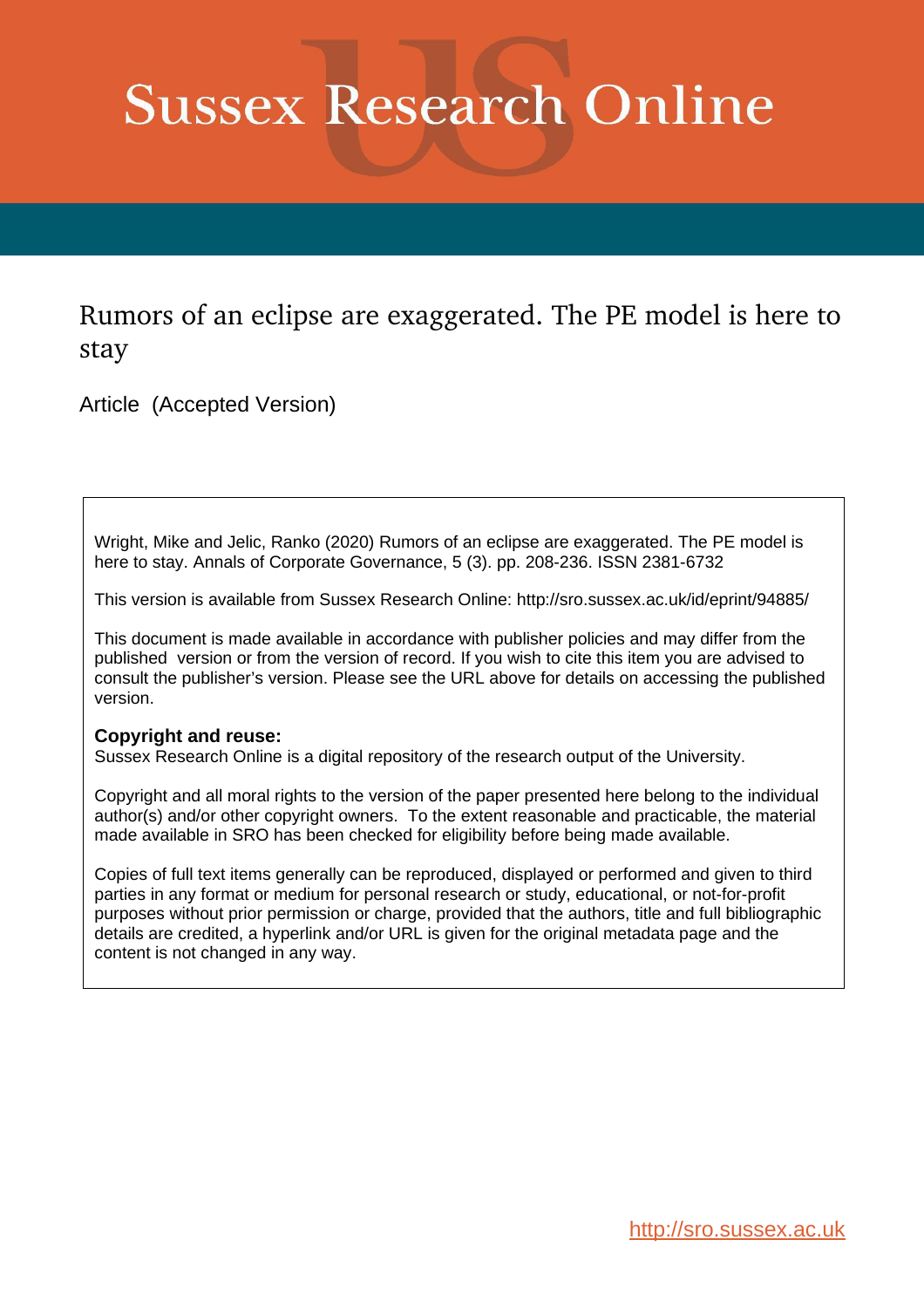# **Rumors of an Eclipse are Exaggerated. The PE model is here to stay**

Mike Wright, Center for Management Buyout Research, Imperial College London Ranko Jelic, University of Sussex

## **1. Introduction**

1

In a seminal article, published at the peak of the first leveraged buyout (LBO) wave, Michael Jensen (1989) famously laid out the role of leveraged buyouts in the eclipse of the public corporation. More recently, academic literature examines a sharp drop in number of US listed firms (see Kahle and Stulz, 2016; Ribstein, 2009; Doidge et al. 2017) and the role of PE firms in the possible demise of public corporations (Ljungqvist et al., 2016). Ljungqvist et al. (2016), for example, suggest that by facilitating companies' departures from the stock market, PE firms can trigger a chain of events leading to long-term reductions in investment, productivity, and employment.

As LBOs metamorphosed into private equity (PE) new types of buyout deal were created, such as management buyins, investor led buyouts and secondary buyouts producing phenomenal growth in the market over the ensuing three decades (Wright et al., 2018). As a result, buyouts now account for more than half of the total value of PE investments worldwide.<sup>1</sup> This growth reflected a massive international diffusion of the phenomenon, first to developed economies beyond the UK and US, and subsequently to emerging markets. Thus PE has become a global phenomenon (Kaplan and Stromberg, 2009; Wright et al., 2018). Furthermore, quantitative easing (in US, Europe and Japan) has kept yields and interest rates down thus providing inexpensive funding for PE investments.

Rather controversially, as the second buyout wave reached its apotheosis, Cheffins and Armour (2008) were predicting the eclipse of PE. They conjectured that this would occur even if conditions were to remain favorable, suggesting that PE would likely be increasingly carried

<sup>&</sup>lt;sup>1</sup> Source Preqin, as cited in The Economist,  $22<sup>nd</sup>$  October 2016. Other elements of the total PE market include venture capital investment in earlier stage deals and growth capital investments.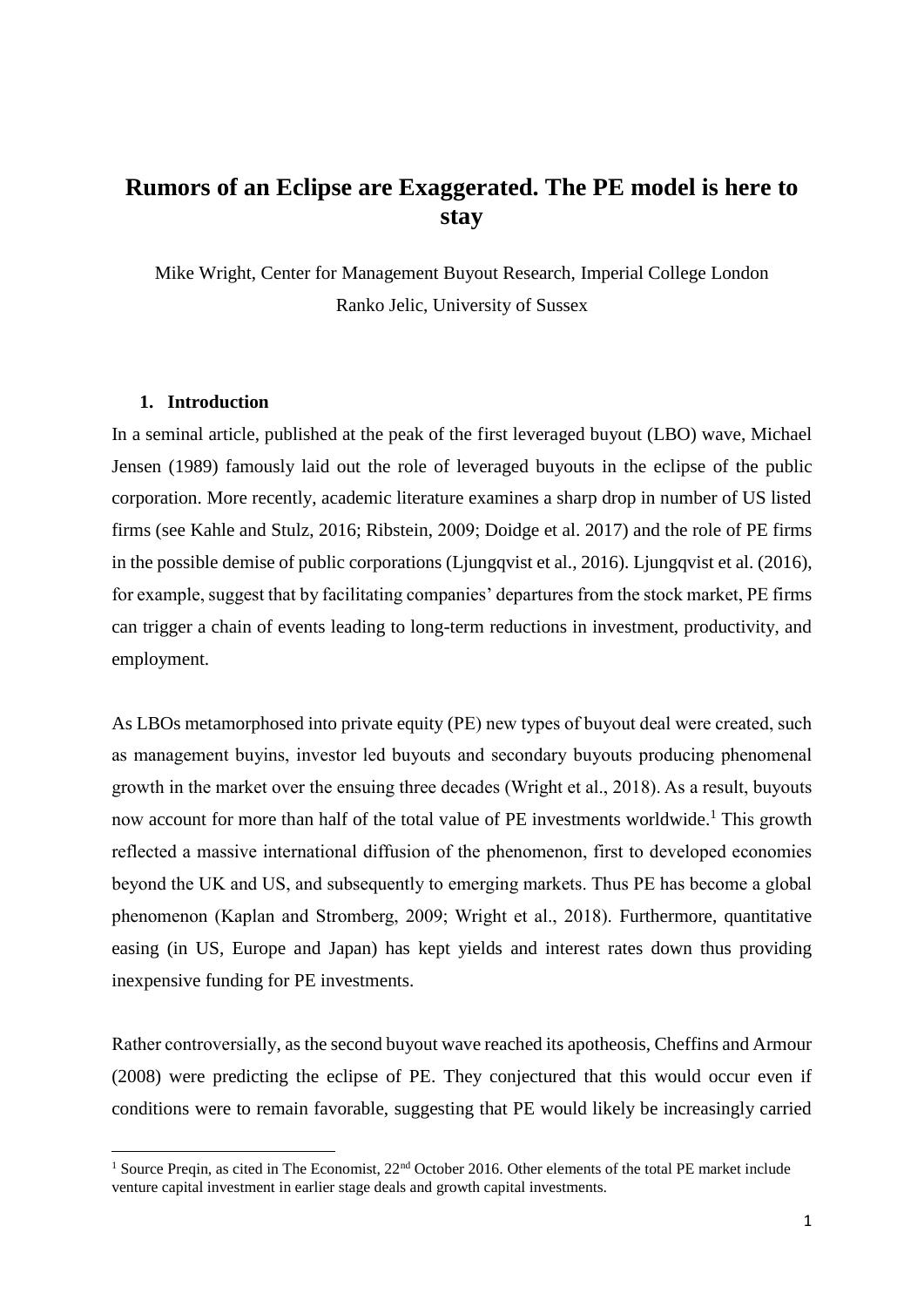out by broadly based financial groups under the umbrella of public markets, including the importance of IPOs as an exit route.

In this article we discuss recent developments and argue that rumors of the eclipse of PE are exaggerated.

### **2. Demise of public corporations?**

Although Rappaport (1990) strongly contested Jensen's original arguments, the number of listed corporations has declined. Since the introduction of Sarbanes Oxley, Reg FD, in the US costs of being public listed firm significantly increased (see Zhang, 2007; Engel et al., 2007). The increasing costs of being public have contributed to a decline in the numbers of US IPOs and consequently listed companies. For example, there are fewer US listed companies now than there were in the mid-seventies and it appears that the benefit of listing has declined relative to the cost so that only larger companies can bear the cost of being public (Mauboussin, 2017). Delistings and an unusually low level of IPO activity were the key contributors to the decline (Doidge et al., 2017). Going private, facilitated by PE firms, is also an important contributor to this trend. Access to capital and control considerations are among main factors in the choice of going private (Bharath and Dittmar, 2010). The number of listed firms has decreased in the UK as well. For example, the average annual number of IPOs on the main London Stock Exchange (LSE) market was 33 in the 1990s compared to 17 and 14 in the last two decades respectively (see Table 1). The corresponding figures for the Alternative Investment Market (AIM) were 34, 81 and 32.

# **Insert Table 1 here**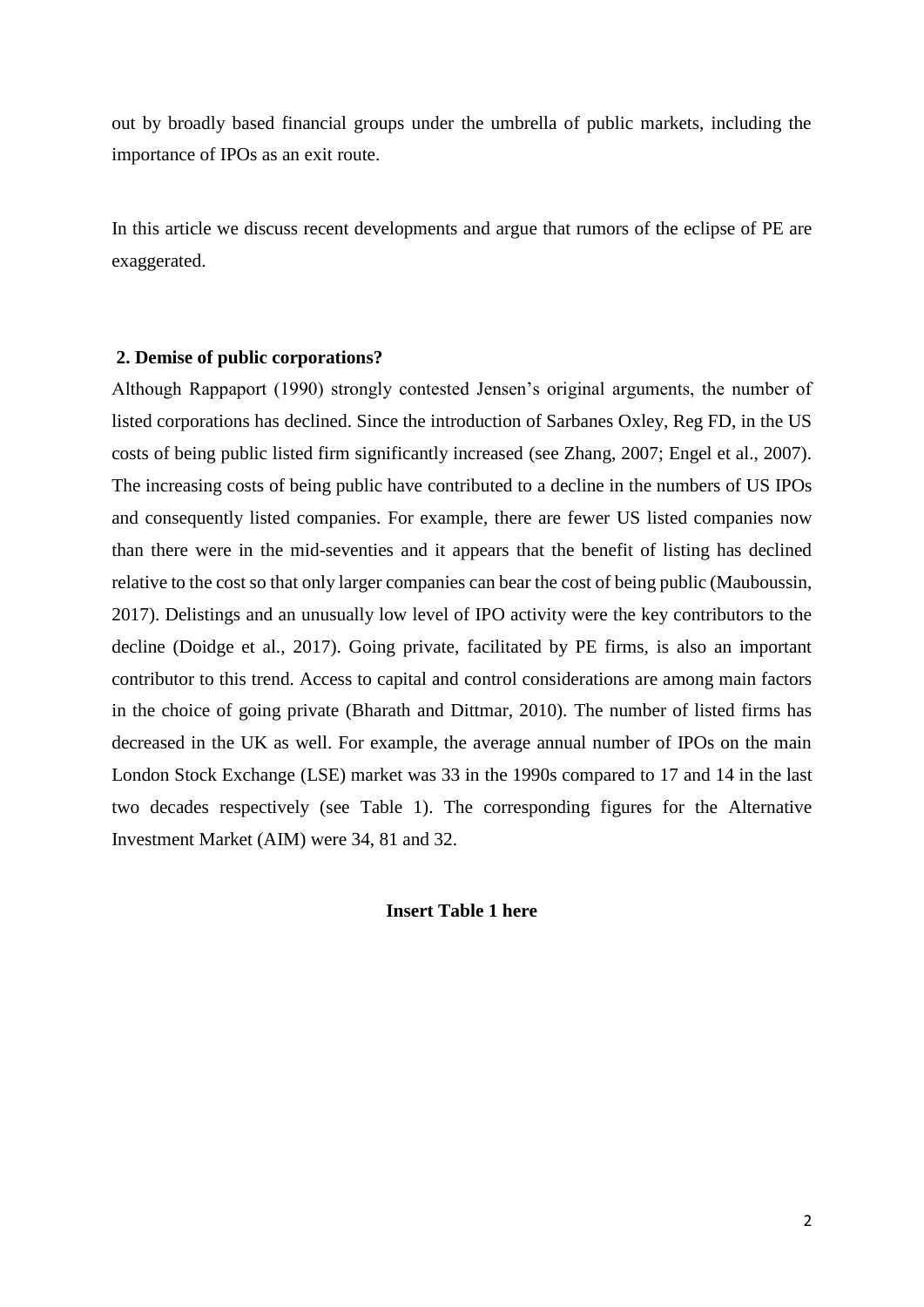The changes in corporate governance regulation were echoed in other parts of the World, with the overall benefits of a public listing going down (Gomes et al., 2007; Engel et al., 2007). Due to privatization programs the number of listed companies has actually increased in China and in (Central and Eastern) European countries, since early 1990s. A shift from banks to more market driven financial systems has also contributed to an increase in importance of stock markets in some European countries (e.g. Germany). Due to the above factors, and the existence of cold and hot periods in IPO markets, the European evidence on the decreasing number of listed firms should be treated carefully (see Table 2). Overall, the significant decrease in the number of listed companies seems to be mainly a US and UK phenomenon.

During the 1970 to mid-1990s period, IPOs counted for about one-quarter of all PE exits (Mauboussin et al., 2017; Wright et al., 1994). In 2016, however there were only 30 IPOs of PE- backed companies in the US, the lowest level since 2009. IPOs counted for less than 10% of all US PE exits in the last decade. European data also suggests fewer IPO exits in the last decade. For example, there were only 21 IPO exits of European PE-backed companies in 2016 compared to 201 SMBO and 210 trade sale exits in the same year (see Table 2).

# **Insert Table 2 here**

More recently, PE backed IPO activity exhibited a big jump World-wide in 2017. The buyoutbacked IPO market benefited from more stable markets, especially in North America, where IPO value nearly doubled its 2016 level (Bain, 2018) (See Table 3). More research is therefore needed regarding so-called the "demise" of public markets.

#### **Insert Table 3 here**

Despite the decline in the number of listed corporations, it is difficult to see this as the result only of a paradigm shift towards buyouts and private equity. For example, although the value of public companies being taken private has risen in last two decades**,** relatively few deals are of this type. Indeed, public-to-private buyout (P2P) deals represented less than 7% of all buyout transactions, during 1970-2007, worldwide (Stromberg, 2008). More recent data during, 2005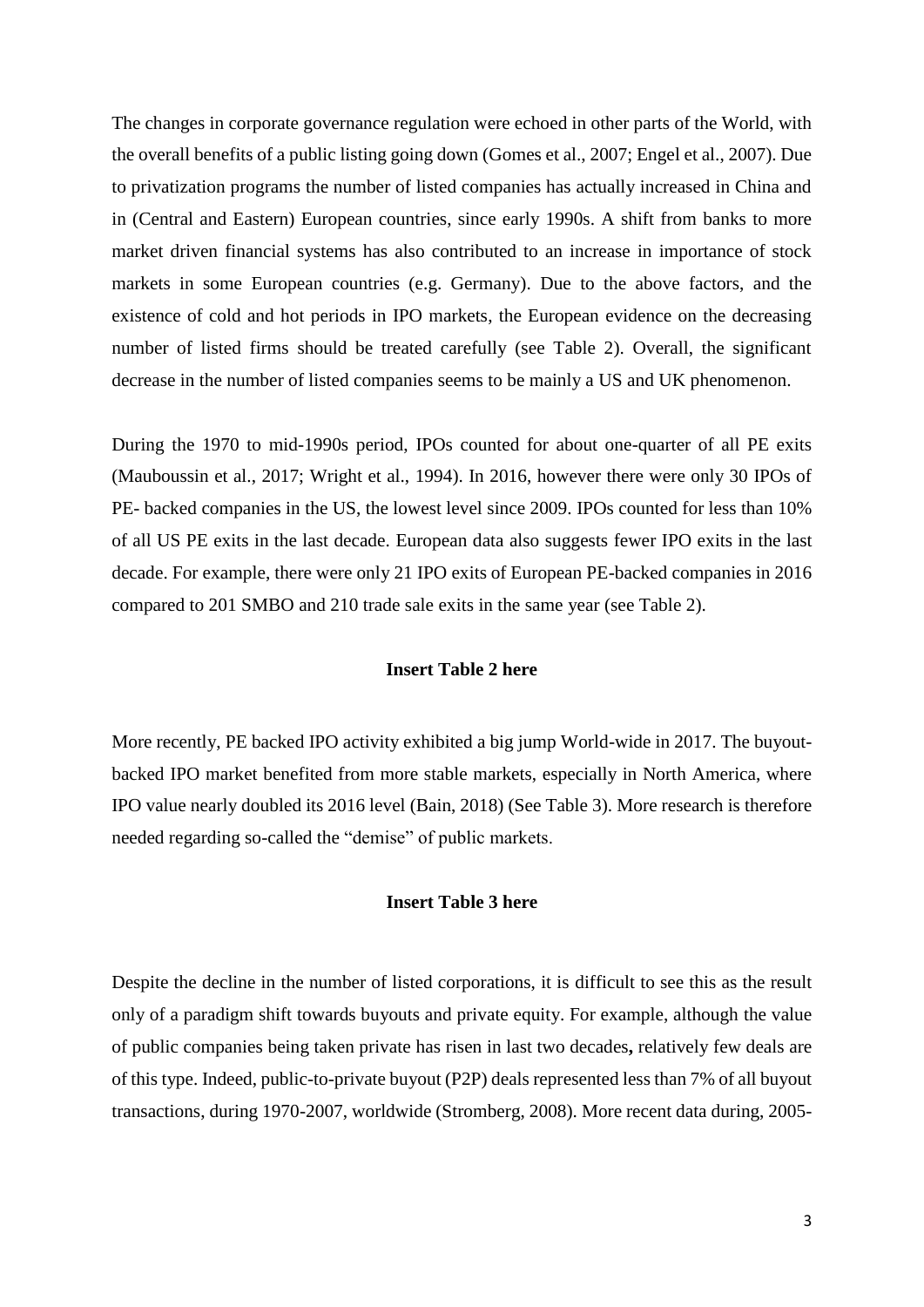2017, suggests that P2P deals represent around 16% of all buyout transactions (See Table 4).<sup>2</sup> Hence the focus on P2P deals gives a particularly partial view of PE.

# **Insert Table 4 here**

Further, while Cheffins and Armour (2008) emphasize the IPO exit route there are far fewer listings of PE backed buyouts nowadays compared to the 1980s and 1990s. Secondary buyouts (SBOs) and trade sales have always been a more important exit route for PE deals in Europe (see Table 2)**.** 

Cold IPO markets, high listing costs and modest sized deals with limited growth prospects make the IPO route less attractive (Jenkinson & Sousa, 2015). As PE firms have raised significant funds in a mature environment with limited primary buyout opportunities from divestments from corporate groups in particular, secondary buyouts (SBOs) offer both an attractive investment opportunity for incoming PE firms as well as an attractive exit route for existing PE investors such that UK data, for example, shows that SBOs are now running at around the same level as primary buyouts (see Figure 1**).** Tertiary buyouts have also increased in numbers. For example, they represent one third of all exits from UK SBOs (Zhou et al., 2014).

# **Insert Figure 1 here**

The sharp drop in IPOs is not the only reason for fewer listed firms. Other organizational forms such as private partnerships are on the increase. For example, a third of tax paying US businesses are now organized as private partnerships which can now offer limited liability and issue tradable shares (Ribstein, 2009). Private markets not only became more sophisticated in providing funds but they also seem to allow company founders to adopt a long-term perspective. There is also evidence that public markets are no longer always well suited for young, R&D intensive companies (Doidge et al., 2018). Many new companies are also less formal technology intensive thus requiring less investment in fixed assets. This further reduces the need for large funding obtained in public markets and allows them to remain private for a

**.** 

<sup>2</sup> Estimated by authors based on data provided in Bain (2018).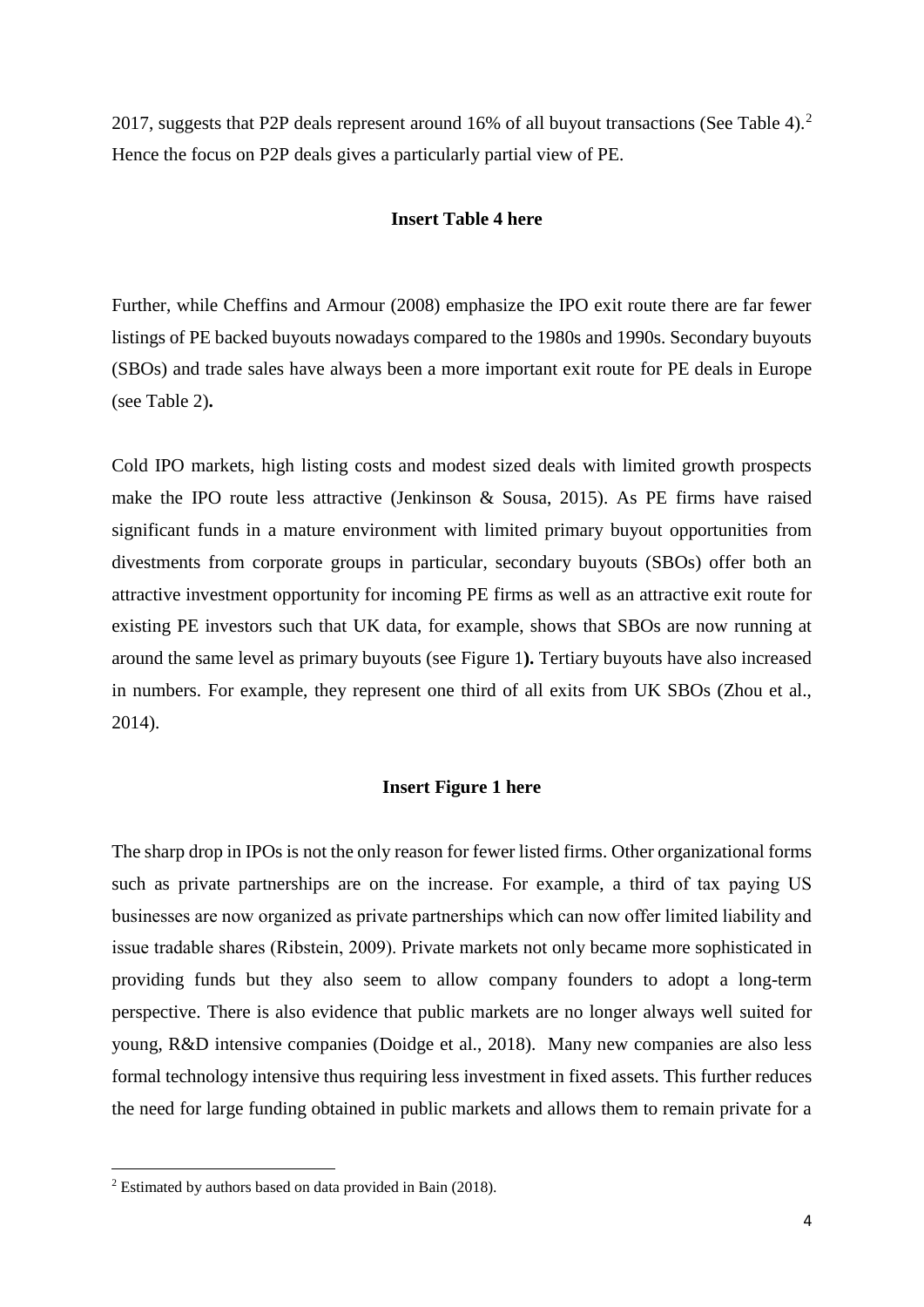longer period. The private companies therefore grow larger and remain longer in private status. Some of them exhibit values in excess of \$1 billion. According to The Wall Street Journal (cited in Mauboussin, 2017), as of March 2017 there are 155 companies with a value in excess of \$1 billion. This is nearly triple the 54 such companies in March 2014. Increasingly, those companies attract investments directly from leading "mainstream" fund managers (e.g. Fidelity). The potential danger of this trend is that the unicorns are not required to meet the same accounting and disclosure standards as public-companies and are therefore difficult to regulate (The Economist 22nd April 2017).

Overall, the above presented evidence seems to suggest that companies increasingly prefer a private to a public corporate governance model. This seems to be at odds with the prediction of Cheffins and Armour (2008). Rather than the eclipse of PE, as foretold by Cheffins and Armour, the market has shown considerable resilience in its evolution of deal sources and structuring types over the past three decades. In the next section we will discuss recent developments in the PE market.

#### **3. Demise or transformation of the PE model?**

#### 3.1. Performance of PE model

1

PE firms establish limited life funds (typically about 10 years in duration) to raise capital for the purpose of acquiring a portfolio of existing firms via a LBO. Private equity funds generally hold companies for three to seven years. There is evidence that UK PE-backed buyouts exhibit higher exit rates, fewer early exits and liquidations compared to their pure (i.e. non-PE backed) counterparts (Jelic,  $2011$ ).<sup>3</sup> In Europe, the mean time to exit by vintage year (i.e. the year in which a deal was done) by PE-backed deals has generally hovered around the 5-6 year level (see Figure 2: Panel A). However, there is some indication that deals done during recessions tend to exit sooner than those completed during peak periods. This may be due to the former deals being completed at lower price multiples and benefiting from an upturn in performance when the economy recovered than is the case with the latter. Correspondingly, the mean months exit by calendar year has risen of late as it has generally taken deals completed at the peak of the market longer to exit (see Figure 2: Panel B).

<sup>&</sup>lt;sup>3</sup> For recent survey on buyout longevity see Jelic et al. (2018). For evidence on exits from venture capital investments see Cumming and Johan (2010).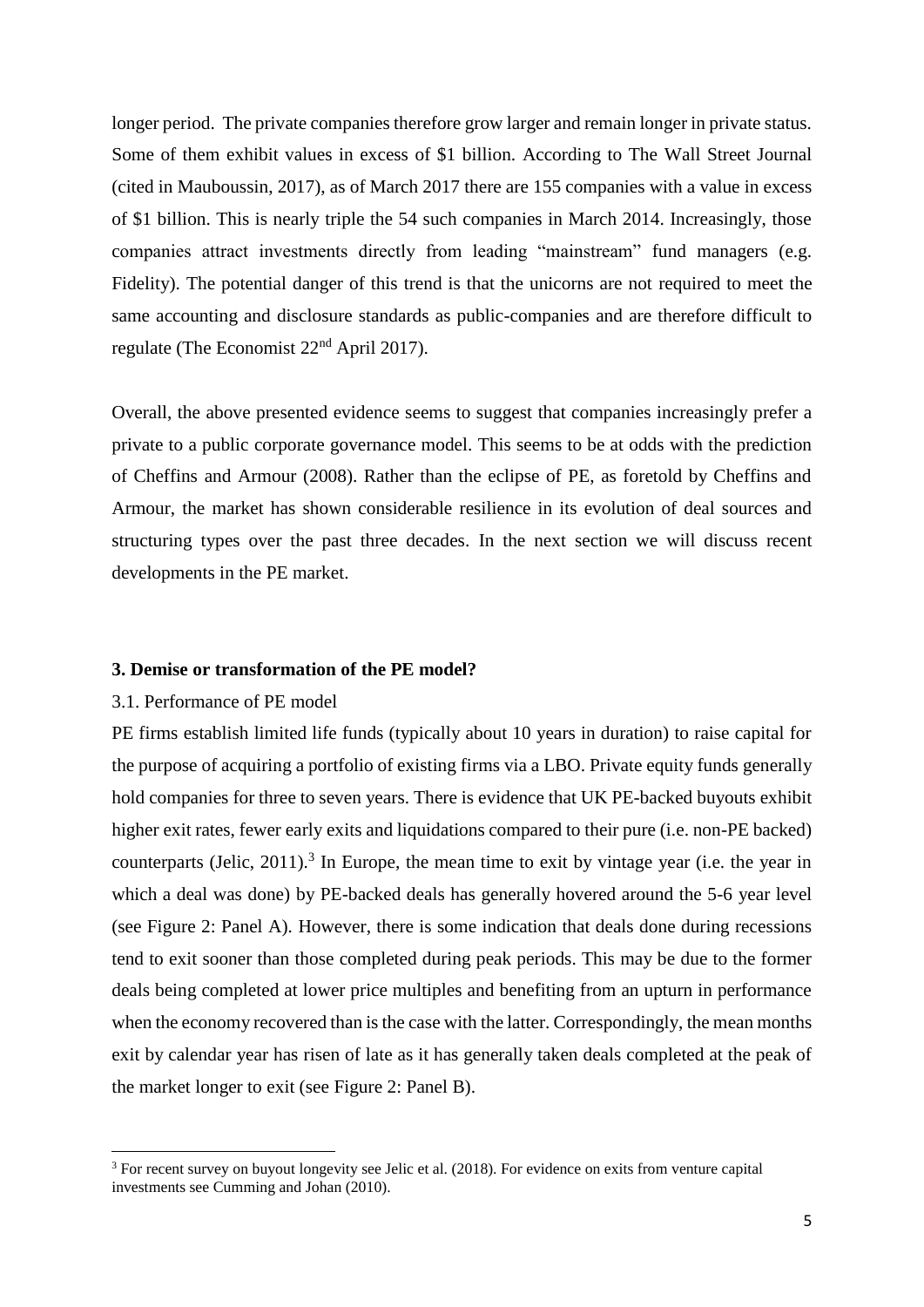#### **Insert Figure 2 here**

Although UK PE-backed firms exhibit a higher percentage of early exits than their European counterparts, there seems to be no evidence of the alleged short-termism of UK PE firms. The UK early exits tend to be associated with AIM IPO exits of relatively smaller buy-outs. The UK evidence seems to be in line with the World-wide evidence. For example, during the industry's heyday in the mid-2000s, the median holding period for portfolio companies was less than four years (Bain, 2018). PE firms were exiting around 40% of all buyout-backed deals in less than three years. More recently, those "quick flips" have retreated to around 20% (Bain, 2018).

It is however not clear how the PE model performs relative to the public market model. In general, it seems there is a declining performance trend since returns for buyout funds from the 1980s are higher than for those raised subsequently. However, considerable debate surrounds the performance of recent buyout funds relative to an appropriate market benchmark. In part, the conclusions to be drawn depend on whether performance relative to the S&P 500 is measured gross or net of fees. Also, when sample bias and overstatement of accounting values for non-exited investments is corrected, average funds underperform relative to the S&P 500 (for a recent review see Appelbaum and Batt, 2018). Top decile funds rather than top quartile funds experience enduring out-performance but it seems that with a maturing market excess returns are being competed away.

Sensoy et al's. (2014) analysis of the performance of limited partners' (LPs') PE investments finds superior performance of endowment investors during the 1991–1998 period, mostly due to their greater access to the top-performing venture capital partnerships. In the subsequent 1999– 2006 period, endowments no longer outperform, no longer have greater access to funds that are likely to restrict access, and do not make better investment selections than other types of institutional investors. However, the authors also report that all types of PE investments continue to display superior performance compared to public markets, on average. They interpret the results as evidence of the general maturing of the PE industry. For example globally, the number of PE firms has risen steadily each year in the last decade reaching 7,775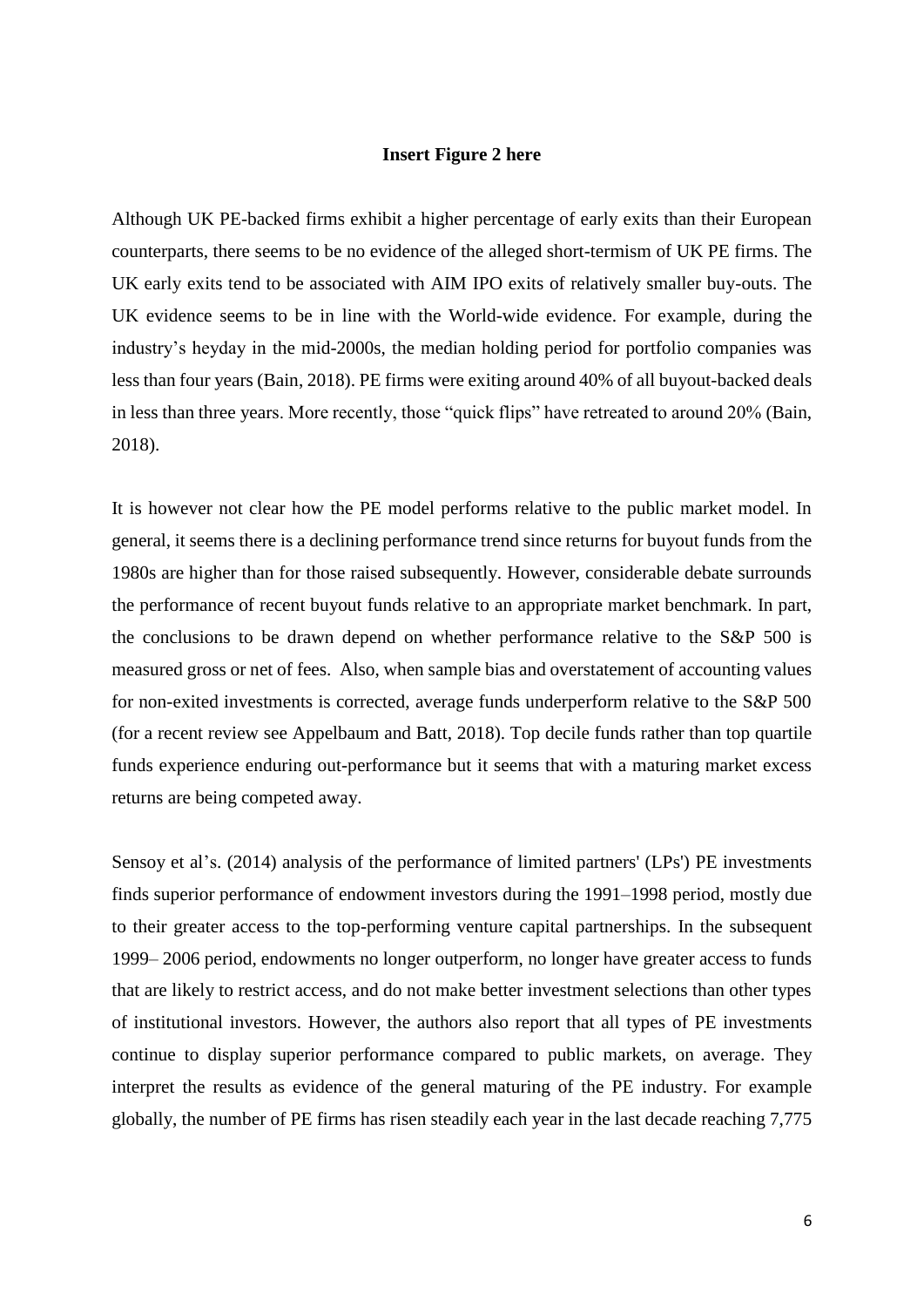in 2017. The number of active buyout firms exceeded 1,000 in all years during the 2006-2017 period.<sup>4</sup>

While there has been net growth in the number of PE firms over the past two decades, there is considerable churn (Gilligan and Wright, 2010). The secondary funds market has also grown substantially and evolved over time in purchasing portfolios where the GP needs a liquidity solution, where funds of funds are selling older portfolio or pension funds are selling non-core relationships, and distressed sellers which are now a now smaller part of the market.

Evidence regarding economic performance (i.e. profitability, productivity, employment) of portfolio companies suggests a decline over time, especially for public to private buyouts. While numerous studies confirm improvements in profitability, with PE firms expertise being important in adding value, these gains appear to be below those for first wave deals, especially for buyouts involving the delisting of corporations (for recent reviews, see Wright et al., 2018; Alperovych, 2018). Regarding total factor productivity, studies show significant increases post buyout with plants out-performing their sector post-buyout in contrast to the picture before the change in ownership (Lichtenberg and Siegel, 1990; Harris et al., 2005).

Regarding financial (i.e. stock market) performance, US evidence suggests a better performance of large PE-backed reverse LBOs than other IPOs (Cao and Lerner, 2009). UK evidence seems to be in line with the US evidence (Jelic et al. 2005). Furthermore, UK buyout IPOs do not significantly underperform in the long run. Interestingly, the performance of PEbacked buyout IPOs is not different from non-PE backed IPOs. This warrants further research as to what extent the benefits of the PE model continue once firms exit the buyout structure (Jelic et al. 2018).

With respect to employment, firm-level evidence is mixed but establishment level data accounting for job creation and destruction at establishment levels show that PE-backed buyouts are catalysts for a process of creative destruction not captured in firm-level studies (Amess, 2018). LBOs are heterogeneous in terms of whether they are driven by internal (MBOs) or external (MBI) management and investors (IBO), as well as with respect to their

1

<sup>4</sup> Excludes PE firms that do not manage and invest out of distinct funds. PE firms are considered active for 10 years after raising their last fund. Source: Preqin as cited in Bain (2018).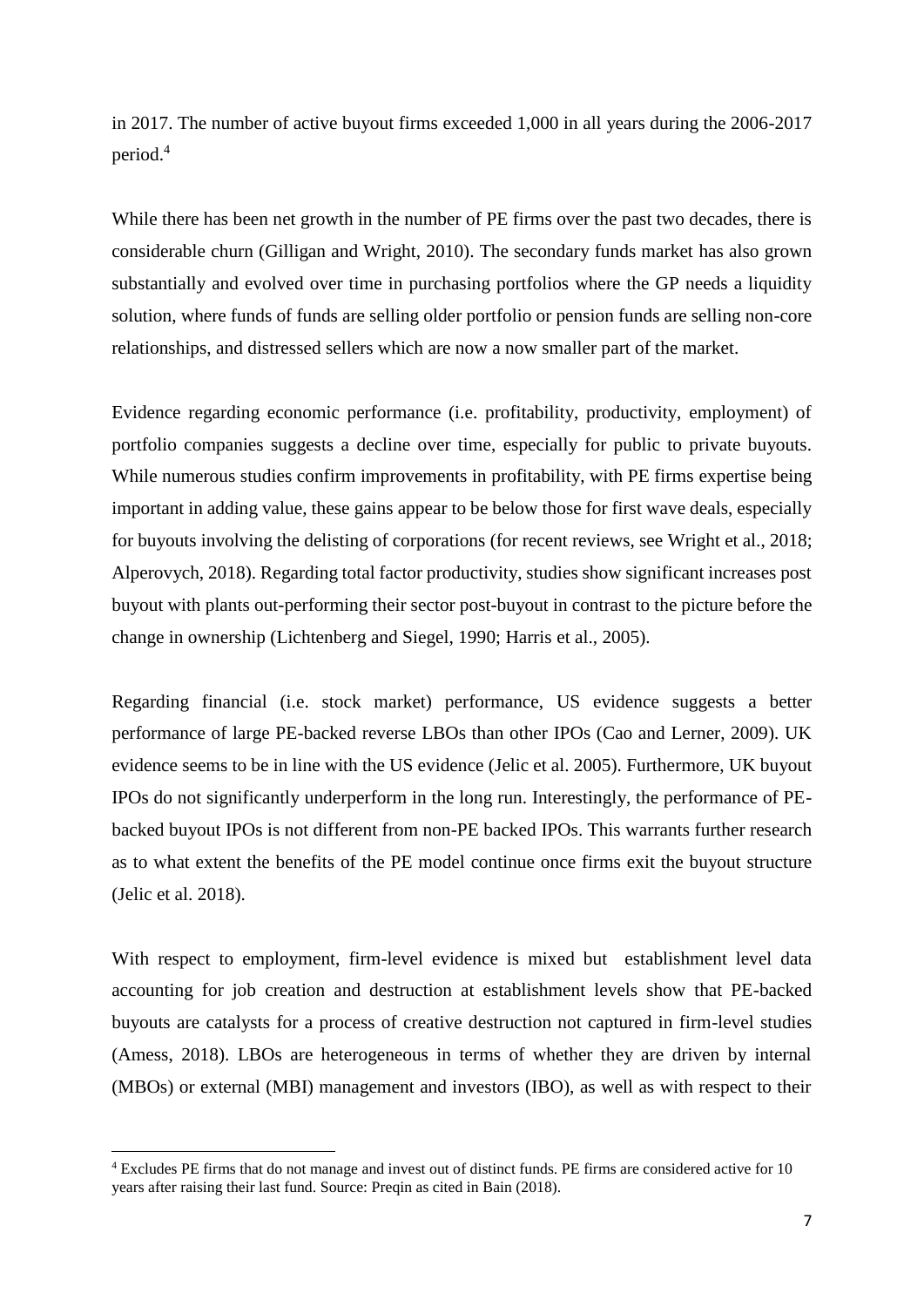vendor source. This variety has implications for employment effects. Employment on average increases in MBOs and declines in MBIs and IBOs. Growth in employment tends to be higher in divisional buyouts, private-to-private deals, and secondary buyouts (SBOs) compared to public to private buyouts and buyouts of firms in distress. Reductions in employment are most marked for nonproduction workers and employees performing offshorable job tasks, rather than for production workers and those performing routine and less human capital specific tasks. PE backed buyouts have been claimed to be followed by adverse effects on employee working conditions for employees. However, systematic evidence provides little support for such claims (Bacon et al., 2013; 2018). On the contrary, anecdotal evidence suggests that PE backed companies tend to employ more people than public listed companies. For example, The Carlyle Group and KKR & Co, each have more than 720,000 employees in their portfolio companies which compares favorably with any listed US company, except for Wal-Mart Stores, Inc. (The Economist, October 22, 2016).

PE backing can also enhance entrepreneurship and innovation in buyouts, helping to improve growth. New product development, process improvements and more effective patenting activity have been identified, although regarding R&D expenditure the evidence is less clear (Wright, 2018; Bruining, 2018; Bertoni, 2018).

Overall, the evidence on the recent performance of the PE model is mixed. More research is needed using deal rather than fund level data. There is also a relative paucity of research on private-to-private and private-to-public as opposed to public-to-private buyout transactions. This is surprising given that the vast majority of buyout targets are private companies and these transactions often use little leverage. It is, therefore, important to understand the economic rationale and performance of non-public-to-private buyouts. Similarly the economic rationale for buyout specialists that are engaged primarily in private-to-private transactions and do not require high leverage, is not well understood (Metrick and Yasuda, 2011).

#### 3.2. Recent changes in the PE model

Globally, private equity investments during 2012-17 reached the highest level in history (see Table 4). There is however a disconnect between the value and number of deals reflecting record levels of dry powder, especially uncalled buyout capital. While PE funds globally raised record capital, they do not find enough attractive targets for their investments.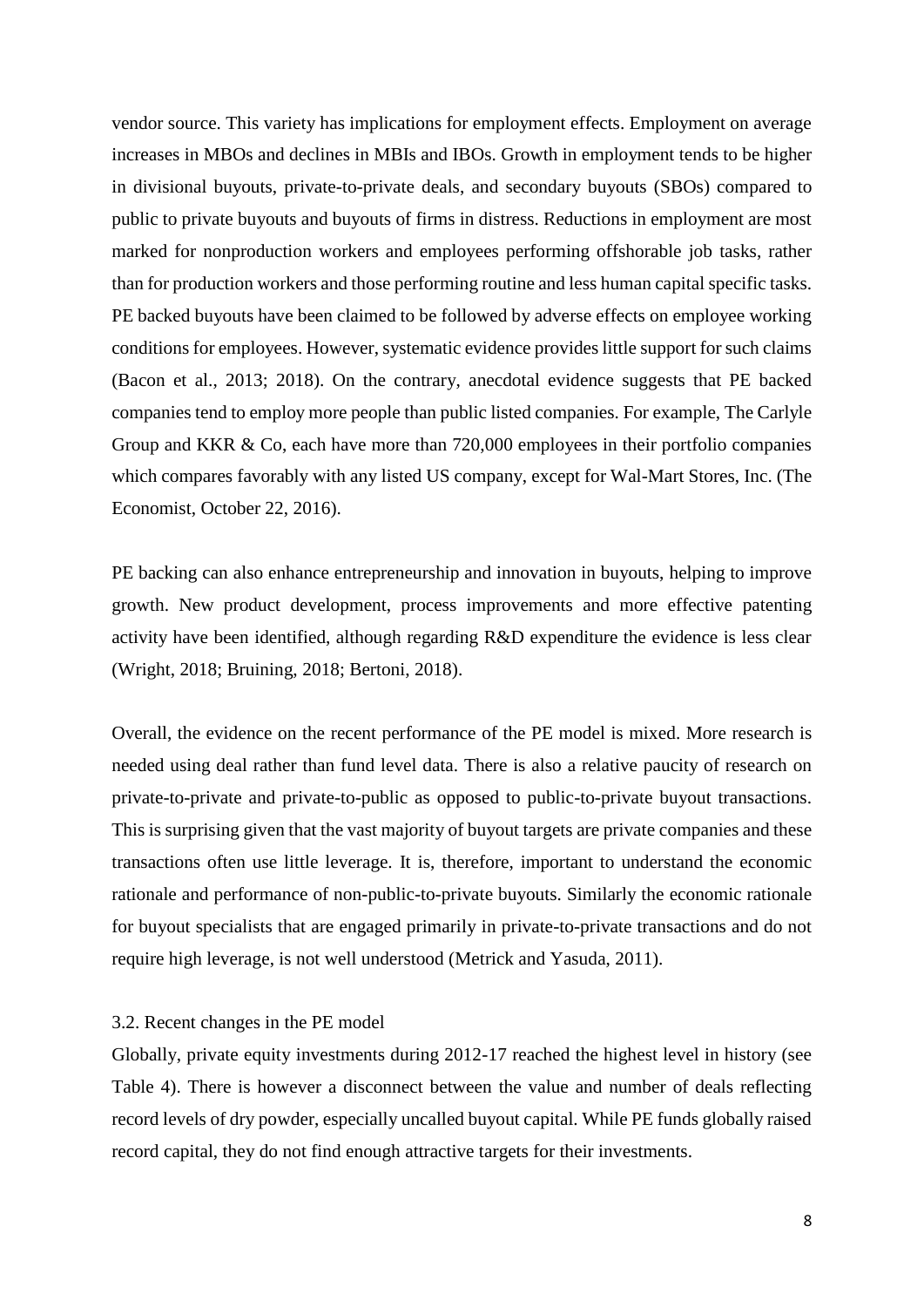Public to private buyouts have always accounted for a modest share of the PE market in Europe, though there has been something of an increase over the last couple of years. In general there has been a recovery in overall PE deals numbers and value in Europe since the financial recession to above pre-2005-7 peak levels, though not in the UK (see Table 5)**.** Two important transformations of the market are, firstly, that the previous dominance of the UK market has declined as other markets in Europe have developed. Secondly, the types of vendor sources of deals have changed (see Table 6). Secondary buyouts have grown both in terms of the number of deals and in relation to their share of the market. Similarly, private transactions, often involving the purchase of whole family firms, have become more important. In contrast, divestments to buyouts have tended to decline, as the peak of corporate restructuring programs to reduce diversification has passed.

#### **Insert Table 5 here**

# **Insert Table 6 here**

In the last decade, institutional investors (including pension funds) significantly increased their allocation to PE. For example, their allocations increased from 3% (1997) to 12% (2007) (TheCity UK, 2010). The trend has continued since 2010. For example, sovereign wealth funds, public pension schemes, endowments and family offices now account for \$1.5trillion representing more than half of all private equity money (see The Economist, 7 August 2018). These institutions are playing more active roles as limited partners.

Although recent years have seen significant fund raising by PE firms, downward pressure on returns may in future mean that PE firms face reduced cash investment from certain investors that used PE firms as a third party service. Pension funds and sovereign wealth funds both use PE as a risky asset in their portfolio of investments. Increasingly, these institutions are making direct investments in their own portfolio firms (Wright & Amess, 2017). These direct investments could be co-investments (i.e. investments in a deal originated by a PE fund manager) or solo investments (i.e. investments originated and invested by institutional investors alone). Fang et al. (2015) find that these direct investments perform better than public market indices. This seems to especially be the case for investments in buyouts and those made in the 1990s. Evidence regarding outperformance of these deals relative to the corresponding PE benchmarks is less conclusive and tends to be concentrated in buyout transactions. The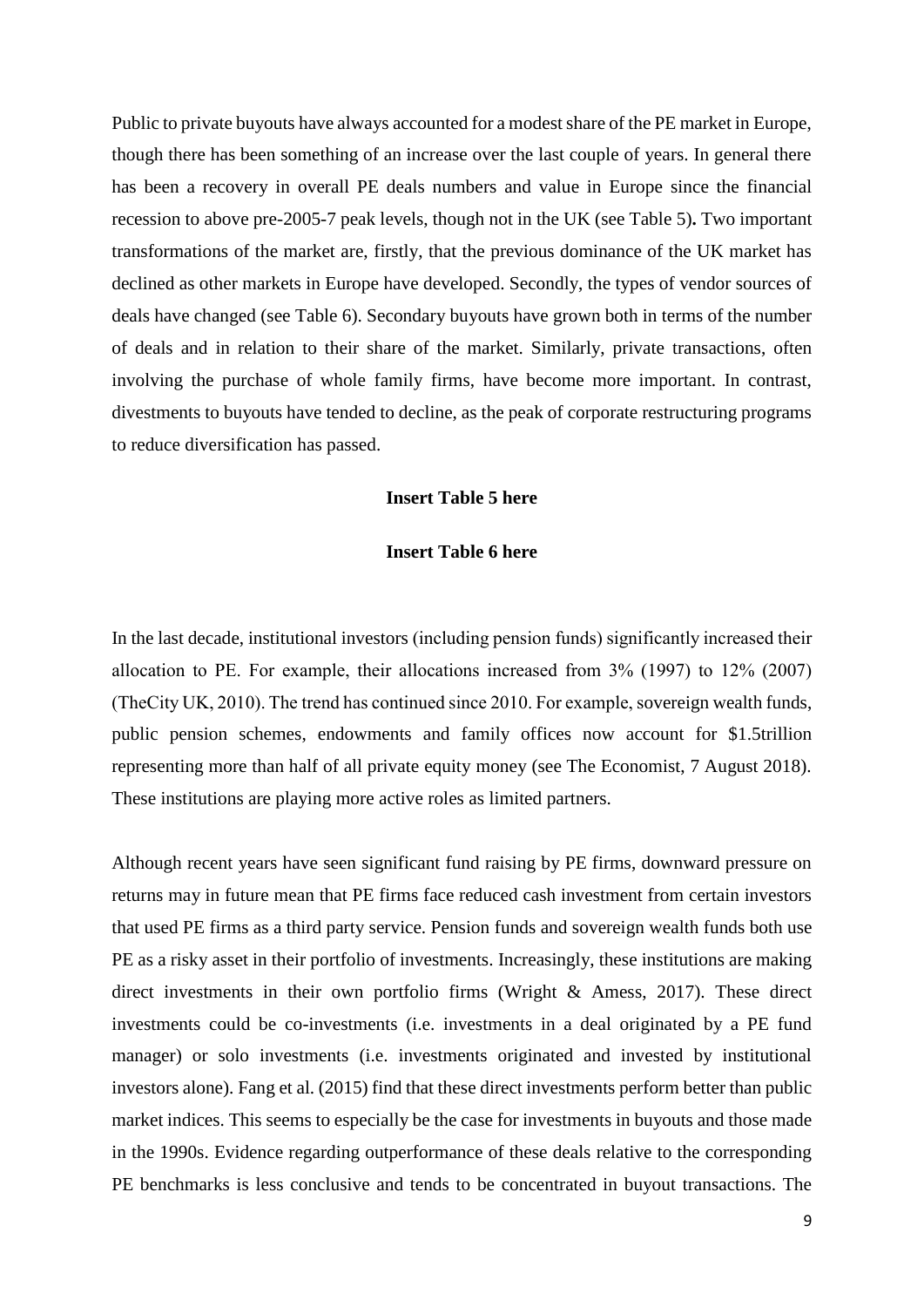authors also report that co-investments underperform the corresponding funds with which they co-invest whilst solo transactions outperform fund benchmarks.

Jelic (2011) reports an increasing trend in both the number of syndicated deals, number of financing rounds and the average investment per deal during the 1990s and early 2000s. More recently, however, PE firms increasingly prefer to invest alone. For example, the number (and value) of deals where more than one PE firm is involved has fallen by half since 2006. When PE firms invest together, the average number involved tends to be smaller than it was. The reasons for this were highlighted in the case of the purchase of Nielsen Media This deal involved seven PE firms. The "high" number of PE firms alarmed antitrust regulators, complicated management and made it hard to exit from investments, since many potential buyers were already co-owners (The Economist, 26 July 2018).

After a sharp decline in the mean senior debt in buyout deals during the financial recession, especially in 2009, there has been a substantial recovery with the percentage of European senior debt almost back to peak levels seen in 2006-7 (see Figure 3). Traditional subordinated or mezzanine debt has evaporated as debt players provide unitranche debt and the entry of debt funds into the market provide another non-traditional lending source.

#### **Insert Figure 3 here**

Investment banks (e.g. Goldman Sachs, Morgan Stanley, JPMorgan Chase, etc.) are also allocating more resources to PE firms (The Economist, 26 July 2018). Their increased involvement is related to low interest rates but also changes in the banking industry as well as the availability of deal opportunities in the context of a generally stagnant M&A market. For example, the sharp rise in Fintech is taking away some of the services traditionally provided by banks. The extent of the impact on the market of the recent establishment of debt funds is as yet unclear as systematic data collection is limited and their regulation is subject to some debate. However, European data indicates that as yet the overall the trend to bank involvement in PE shows only a modest rise (see Figure 4). A further notable recent development is the growth of family offices as family-owned firms seek to diversify their portfolios through direct investment in private equity (see Figure 4). There is also a growing number of successful entrepreneurs setting up large funds rather than joining a PE fund or becoming an angel. For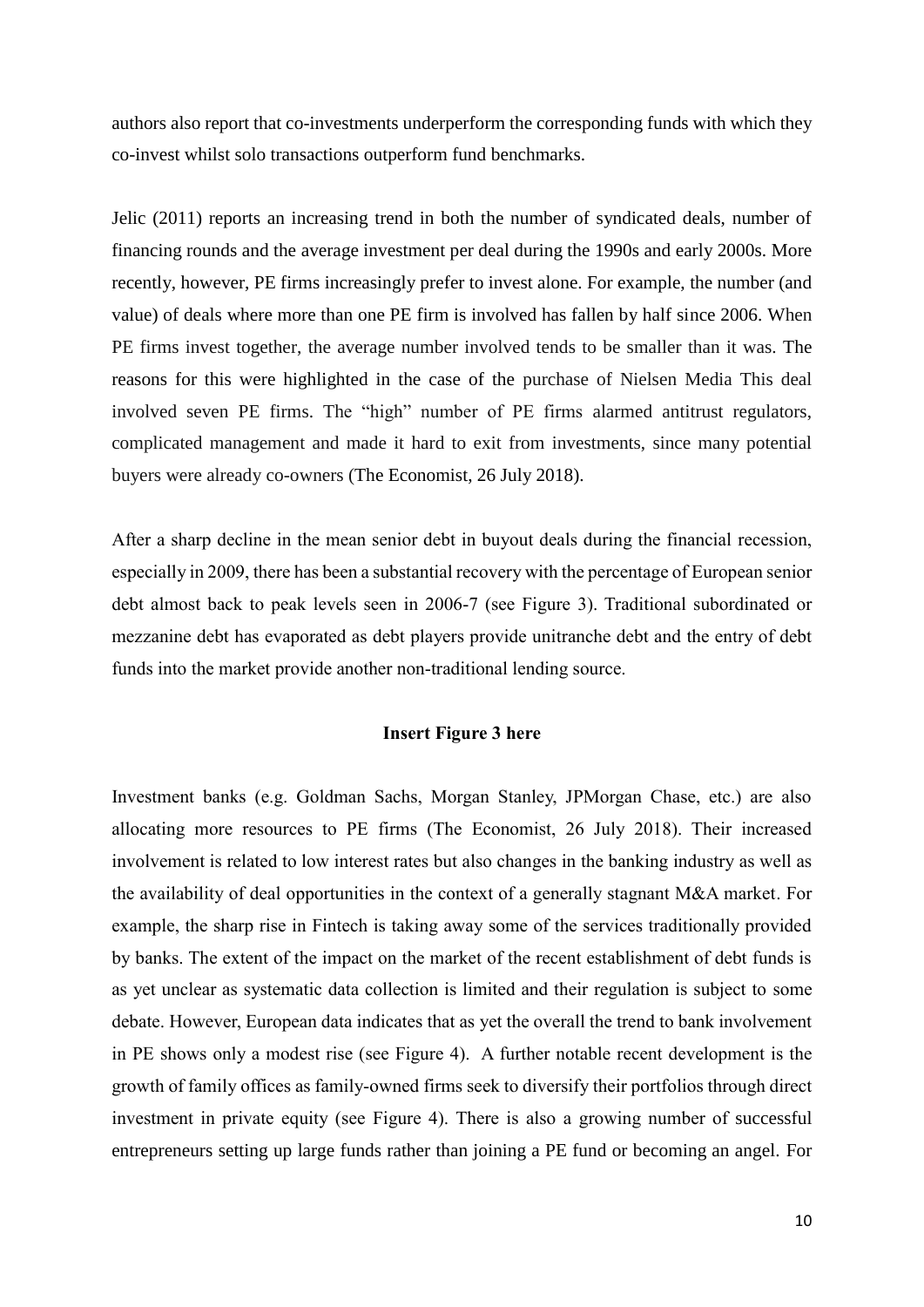example, Stanhope Capital is an £89m fund set up by 5 anchor investors who are successful entrepreneurs.

#### **Insert Figure 4 here**

As noted earlier, there has been a significant decline in IPOs. Correspondingly, SBOs have become a preferred exit route for PE investors**.** This transfer to a new set of investors effectively extends the longevity of the buyout governance structure. However, while some SBOs generate significant returns the evidence on the general returns from these deals is decidedly mixed at best. In a mature and competitive market, with significant new funds raised and existing funds needing to exit as well as a dearth of primary deals, investors may be funding poor secondary deals at inflated prices (Arcot et al., 2015). Success at organic growth in SBOs appears limited (Wang, 2012) but these portfolio firms are more likely to generate returns if they are funded by deal and sector experienced GPs (Degeorge et al., 2016) who can bring financial and consultancy expertise to the portfolio firm board (Jelic et al., 2019). Jelic et al. (2019), for example, show that the governance benefits in the SBO phase depend on the nature of the human capital of the PE directors on the portfolio company's board, especially regarding the balance between monitoring and advisory roles.

At present, evidence of the ability of PE firms to enable internationalization by SBOs as a growth route is lacking**.** This lackluster performance of SBOs raises questions about their own ability to achieve a successful exit. Indeed, the market is seeing a growth in third or fourth time buyouts whose performance has yet to be analyzed. At the same time, the regulatory environment remains favorable for the PE industry. For example, US tax reforms were mooted and new rules did not focus on carried interest and only slightly reduced the benefits of debt (see The Economist, 26 July 2018).

## **4. Conclusion**

The private equity model consists of several contracting and governance layers. First, between limited and general partners. Second, between general partners and portfolio companies. Third, between different private equity funds and firms. There have been significant changes in each of the above aspects of governance during the last decade. For example, the relative anonymity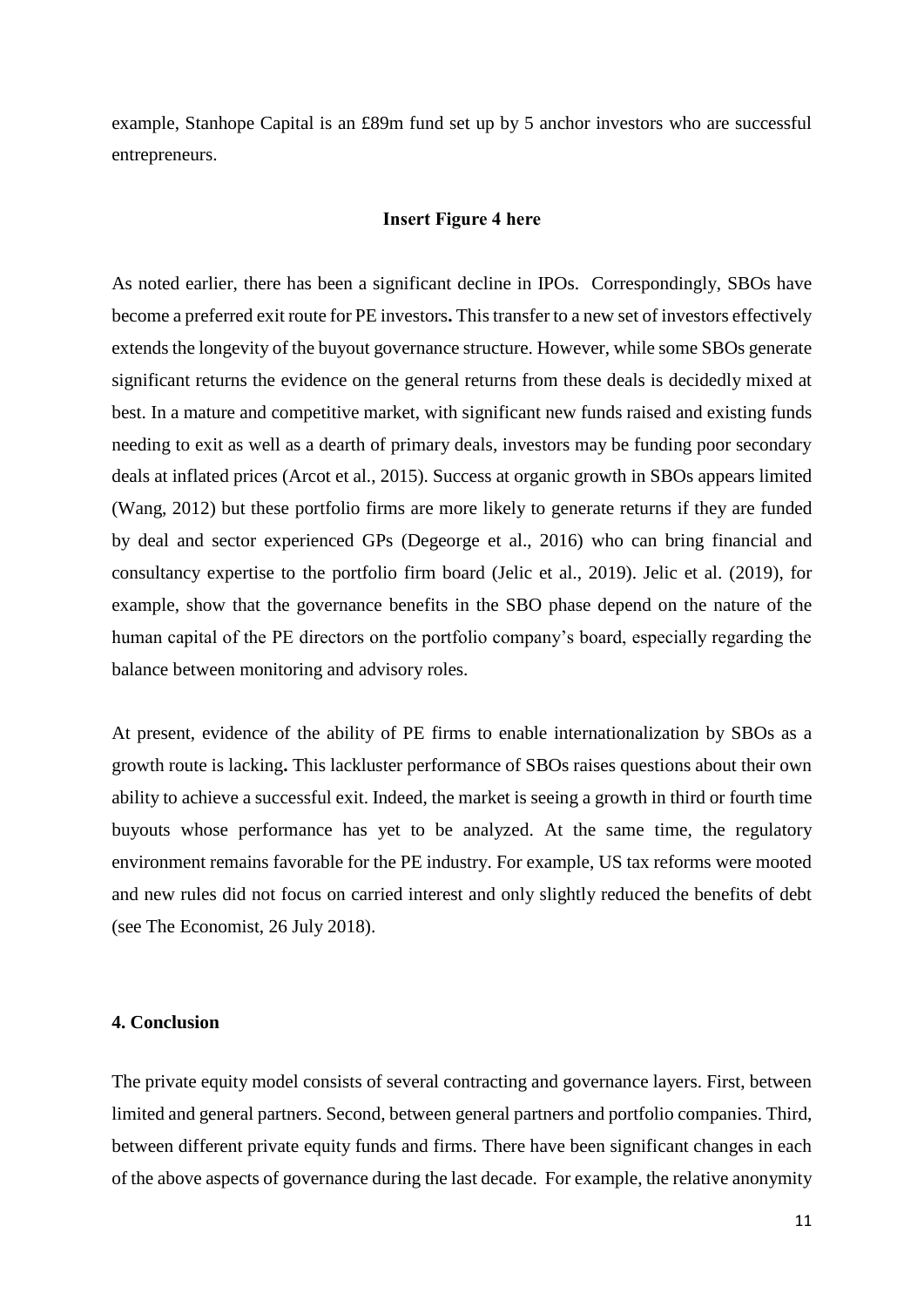the PE industry enjoyed for a long time is no longer sustainable given the industry's global reach. Similarly, given the recent trends such as the increase in PE fund size and direct investments of institutional investors, the traditional management fees plus profit share model is difficult to justify.

Notably, exits have been dominated by SMBOs. Evidence of an evaporation, on average, of fund out-performance and a lack of primary deals calls into question market sustainability. Parity between secondary and primary buyouts and evidence on the challenges in realizing gains on the former to match those on the latter raise concerns about where future returns are going to come from. Furthermore, the growth in secondary buyouts has been accompanied by pre-emptive scouring of PE firms' portfolios by other GPs aiming to identify possible attractive secondary deals. This widespread activity suggests that, where potentially attractive deals are identified, prices will be bid up to a level where realizing sufficient gains becomes challenging.

Large institutional investors such as pension and sovereign wealth funds are increasingly making direct investments in their own portfolio firms thus changing LLP-GP dynamics. In an environment of a reduced number of attractive deals, especially primary buyouts, a greater focus on bilateral deals is emerging. These are distinct from traditional proprietary deals. Rather, they involve pre-emption rather than risking an auction where the deal might fall over as bidders are not prepared to pay the agreed price after due diligence has been carried out. PE firms as GPs may have an increasing role to play in the acquisition of portfolios of other GPs who need liquidity and/or are in distress. This raises possibilities to add value to more traditional secondary funds players.

PE firms typically invest in portfolio companies that are under-performing in some way but which tend to have higher than average cash flow for their sector (Wilson, 2018). A need for funds to be used to engage in entrepreneurial activities may places pressures on these cash flows and hence the ability to service higher debt levels. It is however not clear for how long the favorable regulatory and interest rate environment will remain. Interest rates are likely to go up and policy makers may remove distortions in taxation that give debt preferential tax treatment over equity. If the relative advantages of debt financing were to disappear, the PE industry will be forced to make further changes.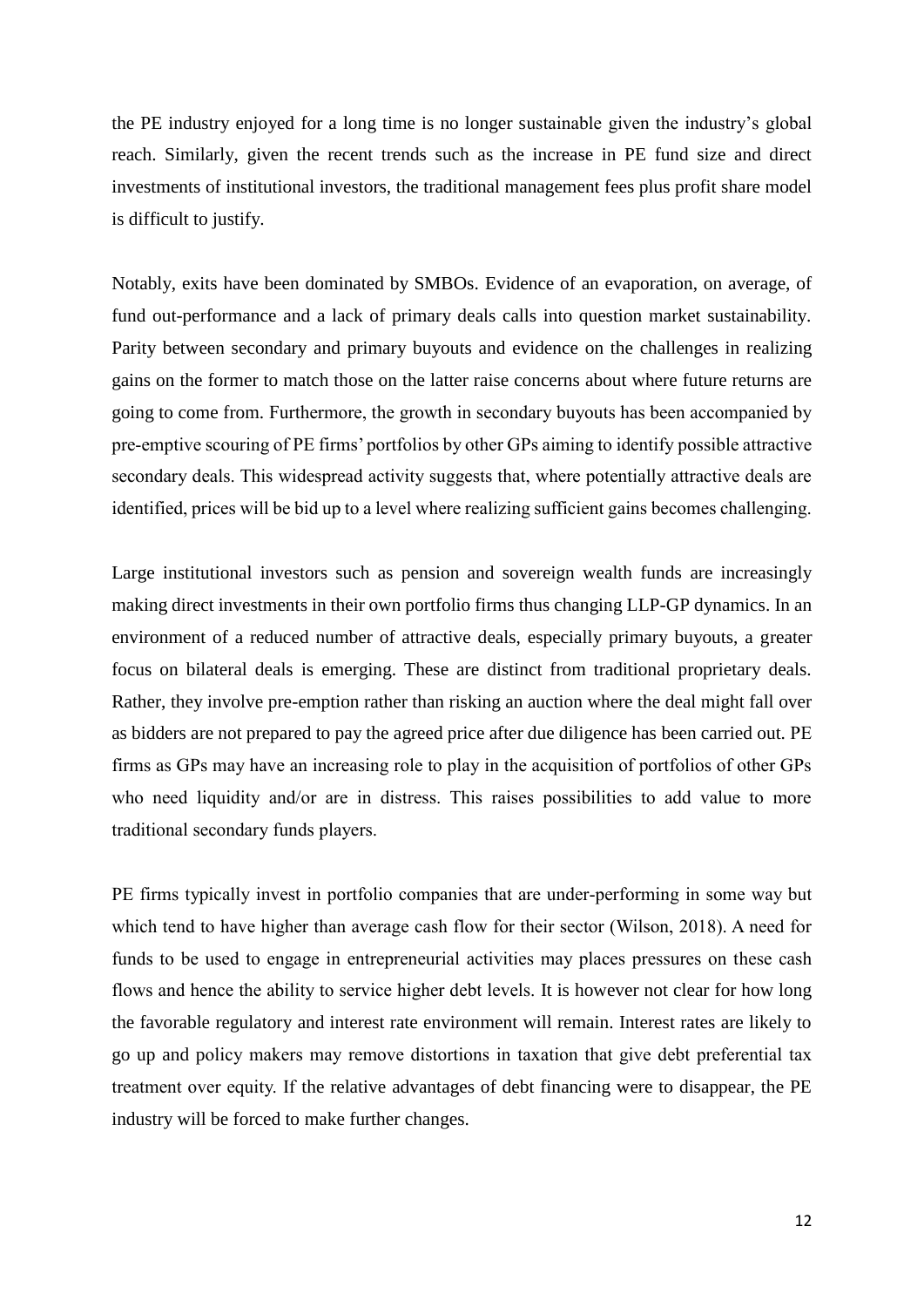PE firms appear to have several options. First, they can aim to purchase at lower price multiples. Second, they can use more debt to leverage up returns. Third, they can seek deals with opportunities to increase gains from efficiencies. Fourth, they can seek profitable growth. Fifth, they can seek to realize gains through routes with higher exit multiples.

While there have been claims that listed corporations are now more likely to consider selling underperforming divisions to PE firms, the reality is that the first wave of the market was dominated by buyouts of divested divisions (CMBOR, 1990). This type of deal activity has since declined as the peak in corporate restructuring programs has passed. There are always likely to be fall outs from major M&A activity that generate divestment buyout opportunities, but the extent depends on the buoyancy of the general takeover market. The increasing role of hedge fund investors in listed corporations may help stimulate divestment deals. Acquiring under-performing divisions is also a possibility. Shareholder value strategies of recent decades would suggest that the scope for costs efficiencies is reduced. Coupled with auctions to enable corporate divestors to achieve sales prices that avoid EPS dilution of the parent, this situation places pressure on PE investors to seek gain from either organic or acquisitive growth. PE firms then need both governance expertise in the form of executives who can monitor and add value in order to identify upside possibilities that corporates could not. More complex opportunities might involve PE firms taking on larger corporate divisions that are in need of restructuring, themselves divesting parts of these deals rather than the corporate parent engaging in lengthy activities that are a distraction from their core business.

While there has been something of a growth in public to private deals, notably in the US, the evidence on the performance of these deals in the second wave compared to those completed in the first wave is less encouraging (Renneboog and Vansteenkiste, 2018).

The growth in PE equity and debt fund-raising as well as the almost unprecedented amounts of dry-powder waiting to be invested suggests we are far from seeing the eclipse of the PE market as some have argued. There has also been little evidence of the 'stripping and flipping', that is divesting assets and exiting within a short time period, that critics have accused the PE industry of. There is no evidence that the PE industry contributed to the financial crisis while evidence seems to be conclusive on how (regulated) banks contributed to the recent crisis. PE-backed deals are also no more likely to fail that comparable non-PE backed firms, with failed buyouts have higher debt recovery rates than failed listed corporations (see Wilson, 2018 for a review).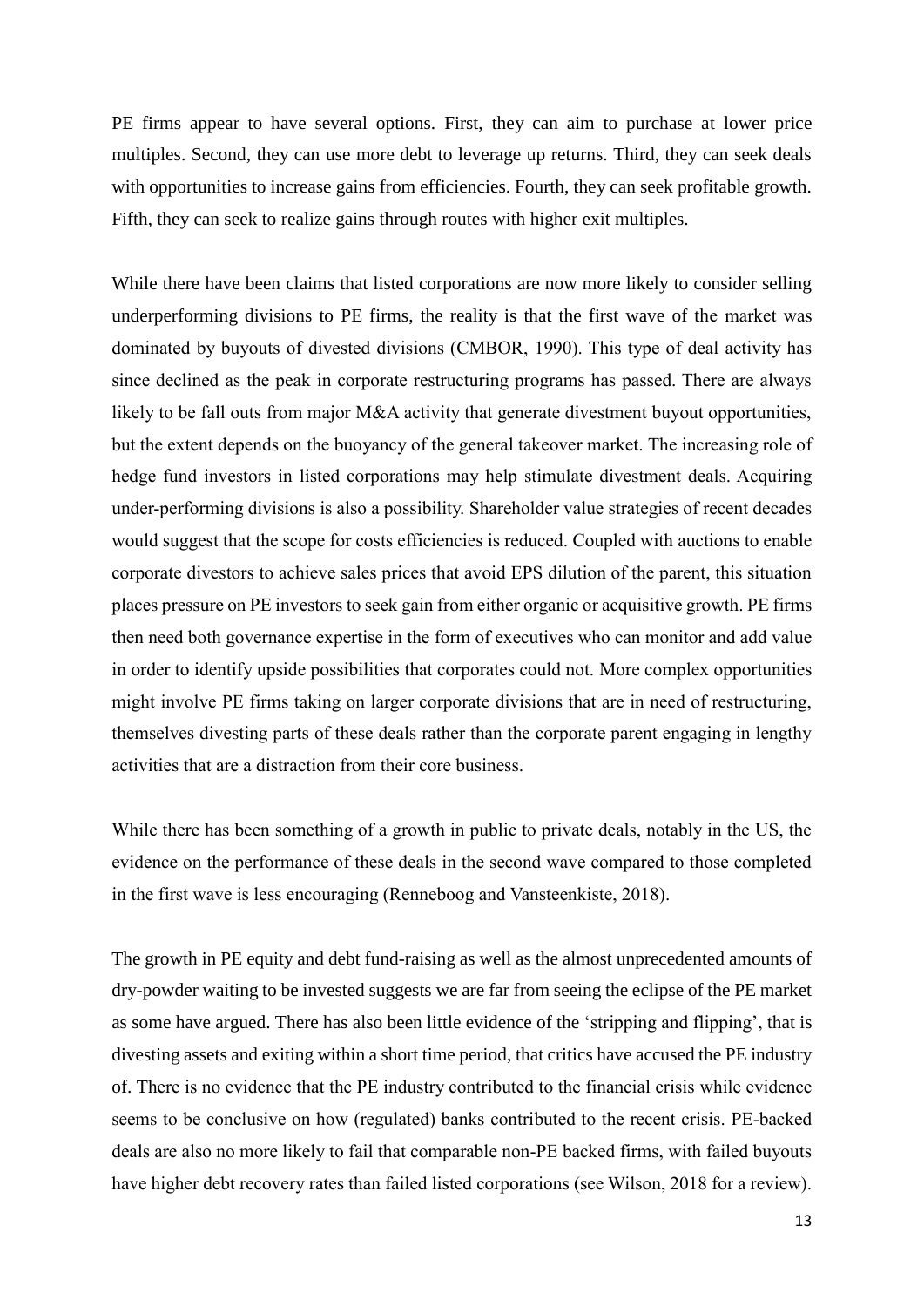The claimed adverse effects of PE on employment and job quality also seem misplaced. Although there have been some stock market listings of PE firms to join the long-standing group of listed private equity (LPEQ) firms we have yet to witness a wholesale shift in this direction (Cumming et al., 2011).

The benefits of the PE governance model are also having spill-over effects as many directors of listed companies who, in the past, viewed PE firms as barbarians, are now replicating the beneficial aspects of PE. For example, they are clarifying the role of boards and taking on additional debt. Regulators recognize that private equity offers a compelling business model with significant potential to enhance the efficiency of companies both in terms of their operations and their financial structure (FSA, 2006).

Finally, recent developments in equity crowdfunding and other forms of fintech may have implications for the future of the PE model. These new sources of funding blur the distinction between public and private entrepreneurial finance. To some extent, by competing with traditional early stage venture capital, they may threaten to eclipse this form of funding (Mayer et al., 2018). However, while challenges arise for incoming investors due to the dispersion of ownership in firms financed by equity crowdfunding, PE may offer a preferable opportunity for later stage scale-up investment for entrepreneurs as well as an exit route for crowdfund investors compared to a public IPO or trade sale (Cumming et al. 2018; McCahery & Vermeulen, 2016).

In sum, rumors of the eclipse of private equity are exaggerated. The PE model and its accompanying governance role is here to stay but it will need to adapt, as it always has done.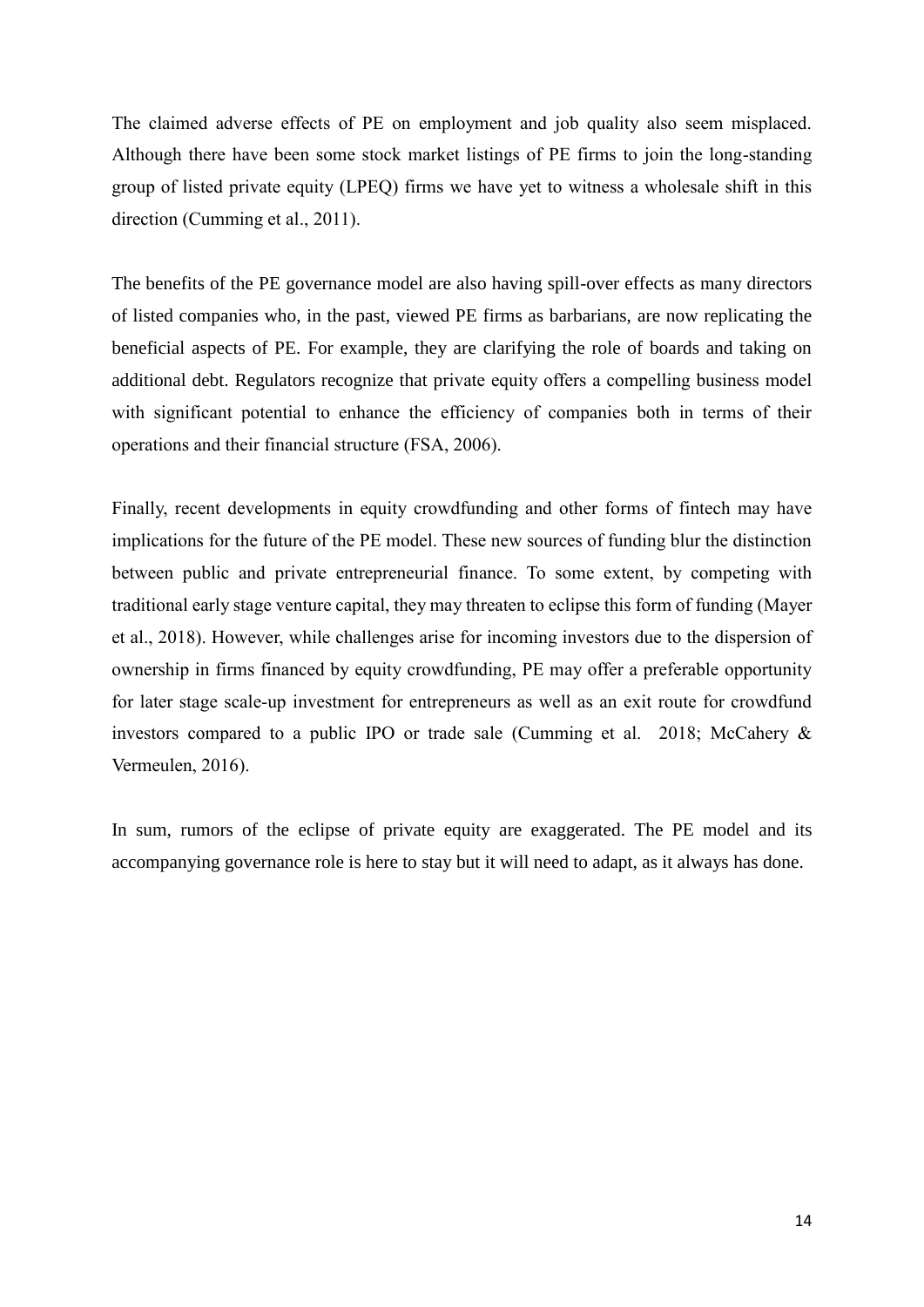# **References**

Alperovych, Y. 2018. The impact on productivity of management buyouts and private equity. Ch. 25 in Wright, M., Amess, K., Bacon, N. & Siegel, D. 2018. *Routledge Companion to Management Buyouts*. London: Routledge, pp.475-491.

Amess, K. 2018. Leveraged buyouts: their impact on jobs and wages. Ch. 26 in Wright, M., Amess, K., Bacon, N. & Siegel, D. 2018. *Routledge Companion to Management Buyouts*. London: Routledge, pp.492-507.

Appelbaum, E. & Batt, R. 2018. Are lower private equity returns the new normal? Ch. 14 in Wright, M., Amess, K., Bacon, N. & Siegel, D. 2018. *Routledge Companion to Management Buyouts*. London: Routledge, pp.248-277.

Arcot, S., Fluck, Z., Gaspar, J.-M. & Hege, U. 2015. Fund managers under pressure: rationale and determinants of secondary buyouts. *Journal of Financial Economics*, 115: 102-135.

Bacon, N., Wright, M., Ball, R. & Meuleman, M. 2013. Private equity, HRM and Employment. *Academy of Management Perspectives,* 27(1), 7-21.

Bacon, N., Hoque, K. & Wright, M. 2018. Is job insecurity higher in leveraged buyouts? *British Journal of Industrial Relations,* forthcoming.

Bain & Company, 2018. Global private equity report, 2018.

Bertoni, F. 2018. Innovation in private equity leveraged buyouts. Ch. 19 in Wright, M., Amess, K., Bacon, N. & Siegel, D. 2018. *Routledge Companion to Management Buyouts*. London: Routledge, pp.375-389.

Bharath, S. T. & Dittmar, A.K. 2010.Why Do Firms Use Private Equity to Opt Out of Public Markets? *Review of Financial Studies*, 23, 5, 1771-1818.

Bruining, H. 2018. Resource orchestration post-management buyout. Ch. 22 in Wright, M., Amess, K., Bacon, N. & Siegel, D. 2018. *Routledge Companion to Management Buyouts*. London: Routledge, pp.418-440.

Cao, X.J. & Lerner, J. 2009. The Performance of Reverse Leveraged Buyouts. *Journal of Financial Economics*. 91, 139-157.

Cheffins, B., & Armour, J. 2008. The eclipse of private equity. *Delaware Journal of Corporate Law*, 33: 1-67.

CMBOR. 1990. *Management Buyouts: Annual Review from CMBOR*. Nottingham: CMBOR.

Cumming, D., Fleming, G. & Johan, S. 2011. Institutional Investment in Listed Private Equity. *European Financial Management*, 17, 594-618.

Cumming, D. J. & Johan, S. 2010. Venture Capital Investment Duration. *Journal of Small Business Management,* 48, 228-257.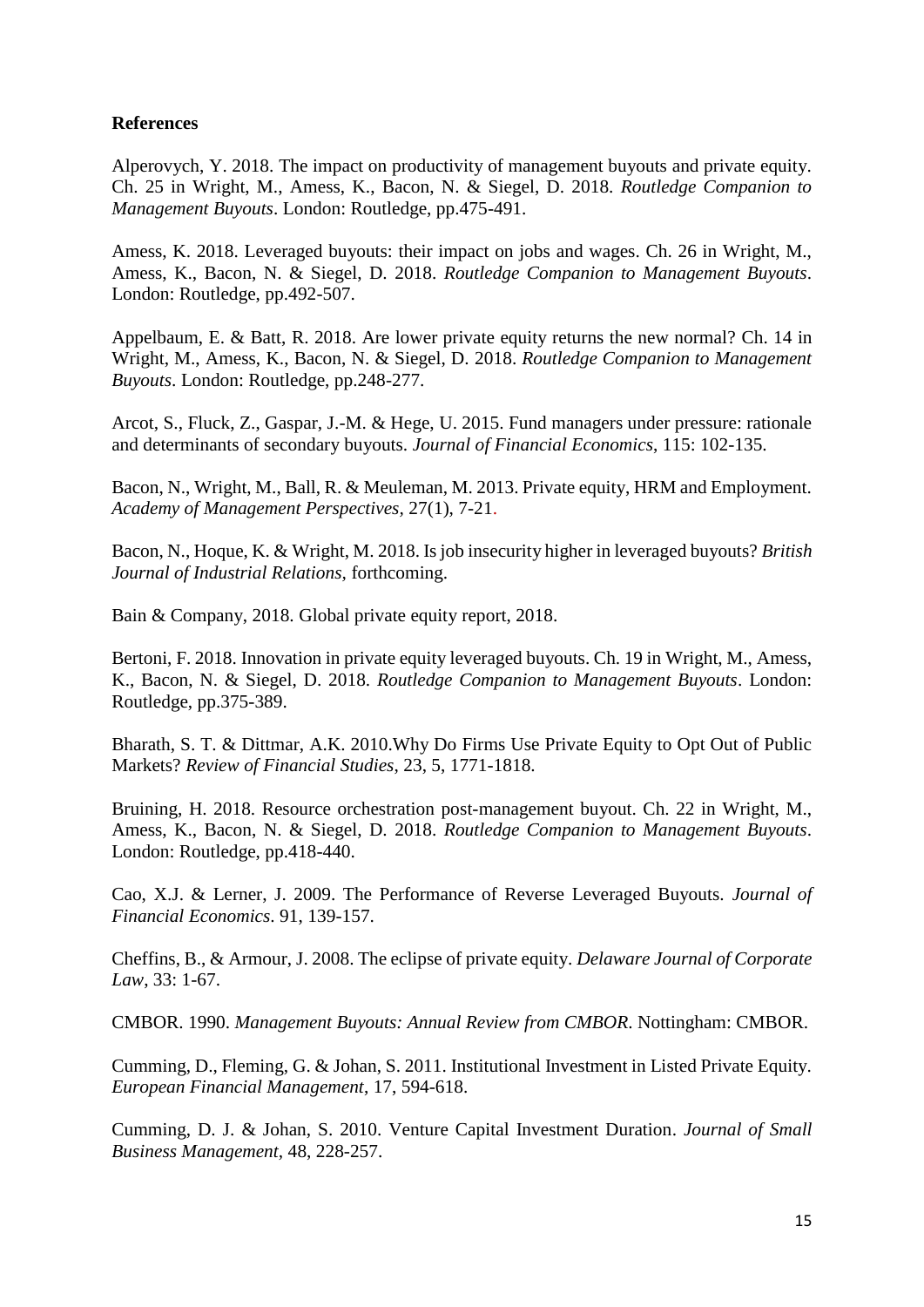Cumming, D., Johan, S. & Zhang, Y. 2018. Public policy towards entrepreneurial finance: spillovers and the scale-up gap. *Oxford Review of Economic Policy*, 34: 652–675,

Degeorge, F., Martin, J., & Phalippou, L. 2016. On Secondary Buyouts. *Journal of Financial Economics*, 120, 1, 124-145.

Doidge, C., K.M. Kahle and et al. 2018. Eclipse of the public corporation or eclipse of the public markets? 547, January, Working paper ECGI.

Doidge, C., Karolyi, G.A. & Stulz, R.M. 2017. The U.S. Listing Gap, *Journal of Financial Economics,* 123, 3, 464- 487.

Ellen Engel, E. Hayes, R.M., & Wang, X. 2007. The Sarbanes-Oxley Act and Firms' Going-Private Decisions, *Journal of Accounting and Economics*, 44, 1-2, 116-145.

Fang, L, Ivashina, V. & Lerner, J. 2015.The Disintermediation of Financial Markets: Direct Investing in Private Equity. *Journal of Financial Economics*, 116, 1, 160-178.

Financial Services Authority (FSA), 2016. Private equity: a discussion of risk and regulatory engagement, Discussion paper 06 (http://www.fsa.gov.uk/pubs/discussion/dp06\_06.pdf).

Gilligan, J. & Wright, M. 2014. *Private Equity Demystified*, London: ICAEW, 3rd edition.

Gomes, A., Gorton, G., & Madureira, L. 2007. SEC Regulation Fair Disclosure, Information, and the Cost of Capital. *Journal of Corporate Finance*, 13, 2-3, 300-334**.**

Harris, R., Siegel, D.S., & Wright, M. 2005. Assessing the impact of management buyouts on economic efficiency: Plant-level evidence from the United Kingdom. *The Review of Economics and Statistics*, 87(1): 148-153.

Jelic, R., Saadouni, B. & Wright, M. 2005. Performance of Private to Public MBOs: The Role of Venture Capital. *Journal of Business Finance and Accounting*, 32, 643-681.

Jelic, R. 2011. Staying Power of UK Buyouts, *Journal of Business Finance and Accounting*, 38, 7-8, 945-986.

Jelic, R. & Wright, M. 2011. Exit, Performance, and Late Stage Capital: the Case of UK Management Buyouts, *European Financial Management*, 17, 3, 560-593.

Jelic, R., Zhou, D., & Wright, M. 2019. Sustaining the buyout governance model: Inside secondary management buyout boards. *British Journal of Management*, forthcoming.

Jelic, R., Ahmad, W., Murinde, V. & Wright, M. 2018. Buyout Longevity and post-exit performance, Ch.27 in Wright, M., Amess, K., Bacon, N. & Siegel, D. *Routledge Companion to Management Buyouts.* London: Routledge.

Jensen, M. C. 1986. Agency costs of free cash flow, corporate finance and takeover. *American Economic Review*, 76, 323-329.

Jensen, M.C. 1989. Eclipse of the public corporation. *Harvard Business Review,* 67, 5, 61-74.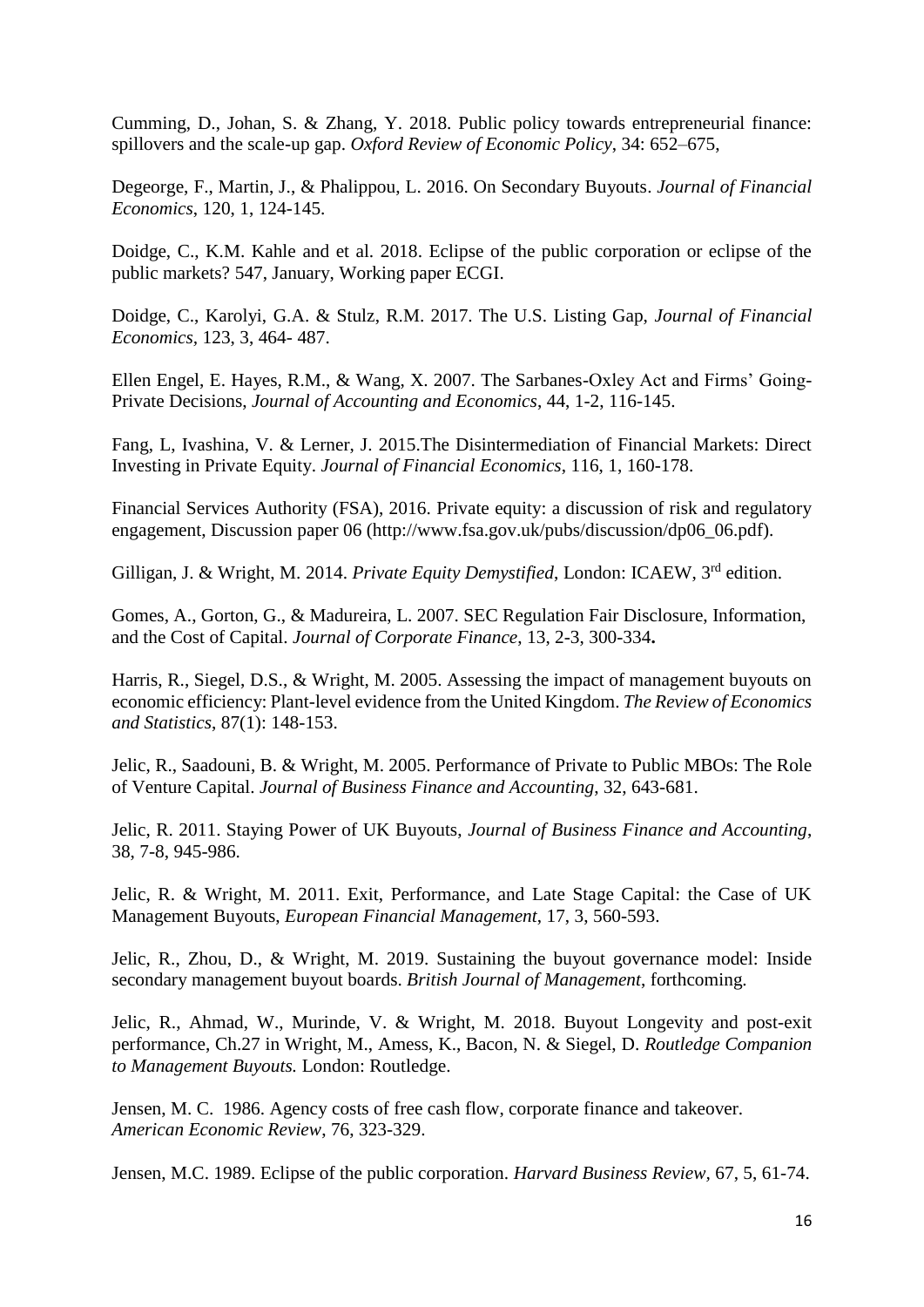Jenkinson, T. & Sousa, M. 2015. [What determines the exit decision for leveraged buyouts?](https://ideas.repec.org/a/eee/jbfina/v59y2015icp399-408.html) *[Journal of Banking & Finance,](https://ideas.repec.org/s/eee/jbfina.html)* 59, 399-408.

Kahle, K. & Stulz, R.M. 2016. Is the American Public Corporation in Trouble? *Fisher College of Business Working Paper 2016-03-023*, November.

Kaplan, S. N. & Strömberg, P. 2009. Leveraged buyouts and private equity. *Journal of Economic Perspectives*, 23: 121-146.

Lichtenberg, F. & Siegel, D. 1990. The effect of leveraged buyouts on productivity and related aspects of firm behaviour. *Journal of Financial Economics*, 27(1): 165-194

Ljungqvist, A., Persson, L. & Tåg, J. 2016. Private Equity's Unintended Dark Side: On the Economic Consequences of Excessive Delistings," *IFN Working Paper No. 1115*, November 23, 2016.

McCahery, J. & Vermeulen, E. 2016. Venture Capital 2.0: From Venturing to Partnering. *Annals of Corporate Governance*, 1: 95-173.

Mauboussin, J. M., Callahan, D., & Majd, D. 2017. The incredible shrinking universe of stocks – The causes and consequences of fewer US equities, Credit Suisse – Global Financial Strategies, 22 March.

Mayer, C., Siegel, D. & Wright, M. 2018. Entrepreneurship: The Assessment. Oxford Review of Economic Policy, 34: 517–539.

Metrick, A. & Yasuda, A. 2011. Venture Capital and Other Private Equity: a Survey, *European Financial Management,* 17, 4, 2011, 619-654.

Rappaport, A. 1990. The staying power of the public corporation. *Harvard Business Review*, 68, 96-104.

Renneboog, L. & Vansteenkiste, C. 2018. Public to Private Leveraged Buyouts. Ch. 7 in Wright, M., Amess, K., Bacon, N. & Siegel, D. *Routledge Companion to Management Buyouts*. London: Routledge.

Ribstein, L.E., The rise of the uncorporation, Oxford University Press, 2009.

Sensoy, B.A., Wang, Y., & Weisbach, M.S. 2014. Limited Partner Performance and the Maturing of the Private Equity Industry. *Journal of Financial Economics*, 112, 320-343.

Stromberg, P. 2008. The New Demography of Private Equity. In Lerner, J. and A. Gurung (Eds). *The Global Impact of Private Equity Report 2008, Globalization and Alternative Investments*, (Working Papers, World Economic Forum), 1, 3-26.

TheCity UK, 2010. Private equity.

The Economist, 2018. Barbarians grow up: As private-equity firms mature, the way they buy and sell is changing, 26 July 2018.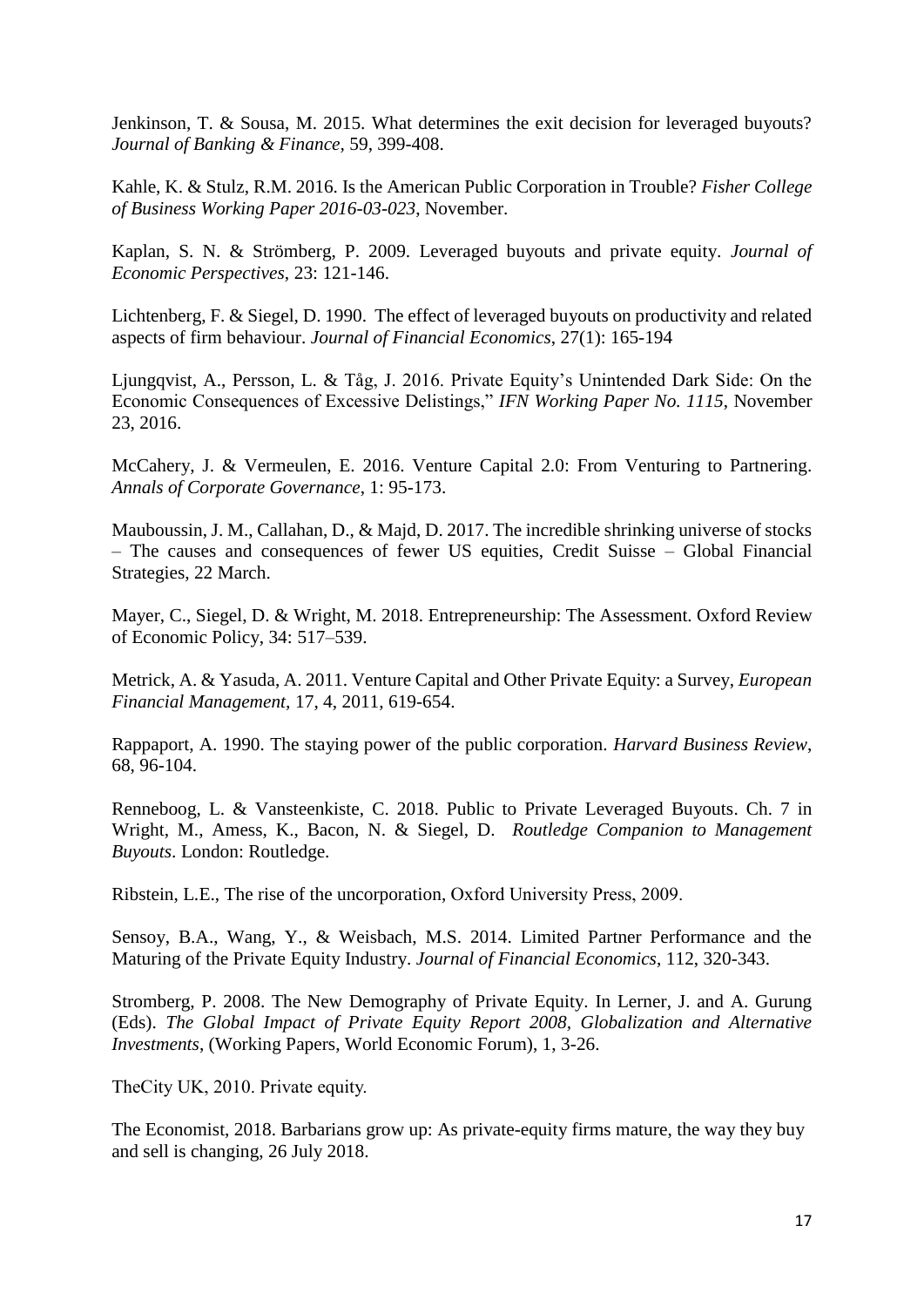The Economist, 2017. Why the decline in the number of listed American firms matters, 22 April 2017.

The Economist, 2017. Alarms grows about over-exuberance in corporate lending, 1 July 2017.

The Economist, 2016. Private Equity: The Barbarian Establishment, 22 October, 2016.

Wang, Y. D. 2012. Secondary Buyouts: Why Buy and at What Price? *Journal of Corporate Finance,* 18, 5, 1306-1325*.*

Wilson, N. 2018. Distress, Failure and Recovery in Private Equity Buyouts. Ch. 28 in Wright, M., Amess, K., Bacon, N. & Siegel, D. *Routledge Companion to Management Buyouts.* London: Routledge.

Wright, M. 2018. Entrepreneurship, context and buyouts. Ch. 21 in Wright, M., Amess, K., Bacon, N. & Siegel, D. *Routledge Companion to Management Buyouts*. London: Routledge, pp.406-417.

Wright, M., & Amess, K. 2017. SWF and private equity. In G. Wood, Cumming, D. & Filatotchev, I. (Eds.) *Oxford Handbook of Sovereign Wealth Funds*, Oxford, UK: Oxford University Press.

Wright, M., Amess, K., Bacon, N. & Siegel, D. 2018. *Routledge Companion to Management Buyouts.* London: Routledge.

Wright, M., Thompson, S., Starkey, K. & Robbie, K. 1994. Longevity and the Life-Cycle of Management Buy-outs. *Strategic Management Journal*, 15 (3), 215-228.

Zhang, I.X. 2007. Economic Consequences of the Sarbanes-Oxley Act of 2002, *Journal of Accounting and Economics*, 44, 1-2, 74-115.

Zhou, D. R. Jelic, R. & Wright, M. 2014. SMBO: Buying Time or Improving Performance? *Journal of Managerial and Decision Economics*, 35, 2, 88–102.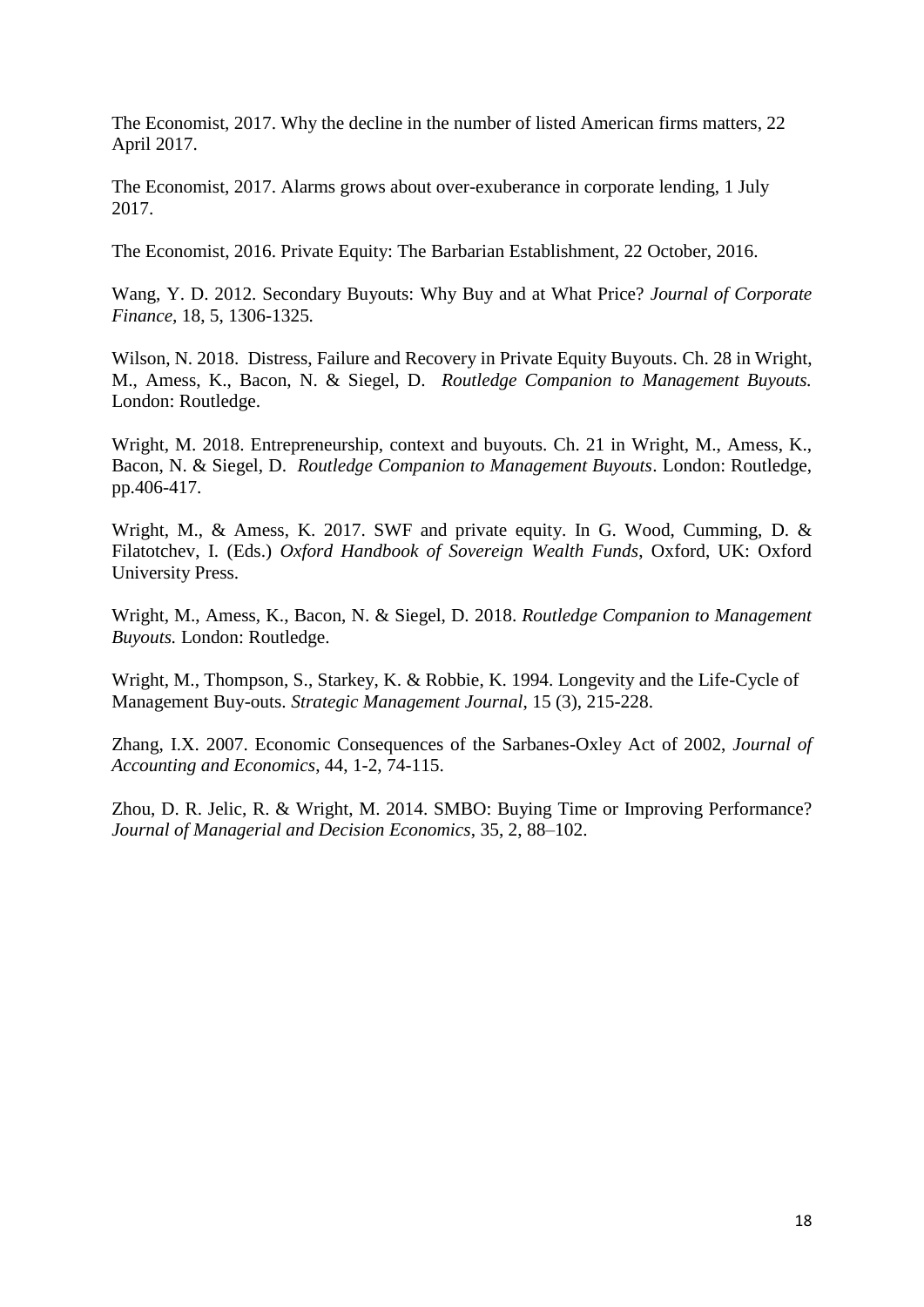| Year | <b>LSE-Total</b> | <b>LSE</b> - Main | <b>LSE - AIM</b> |
|------|------------------|-------------------|------------------|
| 1998 | 74               | 40                | 34               |
| 1999 | 60               | 26                | 34               |
| 2000 | 196              | 70                | 126              |
| 2001 | 79               | 9                 | 70               |
| 2002 | 57               | 14                | 43               |
| 2003 | 52               | 5                 | 47               |
| 2004 | 161              | 17                | 144              |
| 2005 | 182              | 15                | 167              |
| 2006 | 143              | 22                | 121              |
| 2007 | 91               | 14                | 77               |
| 2008 | 20               | $\overline{4}$    | 16               |
| 2009 | $\overline{4}$   | $\mathbf{1}$      | 3                |
| 2010 | 37               | 11                | 26               |
| 2011 | 39               | 5                 | 34               |
| 2012 | 34               | $\overline{7}$    | 27               |
| 2013 | 55               | 13                | 42               |
| 2014 | 87               | 30                | 57               |
| 2015 | 41               | 24                | 17               |
| 2016 | 44               | 12                | 32               |
| 2017 | 50               | 14                | 36               |
| 2018 | 32               | 11                | 21               |

**Table 1: UK IPOs**

Notes: Source LSE (2018). Classifications made by authors. Includes: UK incorporated financial and nonfinancial companies. Includes: PE-backed and non-PE backed IPOs. IPOs of investment funds (e.g. VC funds, REITS, investment trusts), investment companies and investment related instruments (e.g. preference, non-equity instruments) excluded. 22 IPOs from Specialist Fund Segment of the LSE excluded.

| ейгорсан т егласкси слиз от риу-ойвлриу-ніз |                |                          |                   |            |                          |                   |  |  |  |  |
|---------------------------------------------|----------------|--------------------------|-------------------|------------|--------------------------|-------------------|--|--|--|--|
| Year                                        |                | <b>Number</b>            |                   | Value €m   |                          |                   |  |  |  |  |
|                                             | <b>IPO</b>     | <b>Secondary Buy-out</b> | <b>Trade Sale</b> | <b>IPO</b> | <b>Secondary Buy-out</b> | <b>Trade Sale</b> |  |  |  |  |
| 1998                                        | 46             | 59                       | 153               | 4,159.0    | 2,822.0                  | 4,736.0           |  |  |  |  |
| 1999                                        | 41             | 56                       | 173               | 8,119.0    | 5,932.0                  | 6,002.0           |  |  |  |  |
| 2000                                        | 28             | 60                       | 182               | 5,420.0    | 8,251.0                  | 10,182.0          |  |  |  |  |
| 2001                                        | 12             | 58                       | 162               | 4,452.0    | 3,192.0                  | 13,401.0          |  |  |  |  |
| 2002                                        | 16             | 81                       | 163               | 6,945.0    | 10,647.0                 | 7,025.0           |  |  |  |  |
| 2003                                        | 9              | 109                      | 154               | 5,408.0    | 12,136.0                 | 5,626.0           |  |  |  |  |
| 2004                                        | 38             | 158                      | 206               | 9,007.0    | 20,395.0                 | 17,783.0          |  |  |  |  |
| 2005                                        | 38             | 195                      | 263               | 16,189.0   | 34,172.0                 | 32,204.0          |  |  |  |  |
| 2006                                        | 39             | 246                      | 270               | 21,846.0   | 53,937.0                 | 36,405.0          |  |  |  |  |
| 2007                                        | 36             | 261                      | 315               | 23,770.0   | 65,154.0                 | 35,708.0          |  |  |  |  |
| 2008                                        | 2              | 148                      | 227               | 27.0       | 22,031.0                 | 26,281.0          |  |  |  |  |
| 2009                                        | 3              | 66                       | 129               | 1,686.0    | 3,399.0                  | 7,965.0           |  |  |  |  |
| 2010                                        | 15             | 148                      | 145               | 21,957.0   | 26,848.0                 | 19,885.0          |  |  |  |  |
| 2011                                        | 5              | 214                      | 222               | 1,087.0    | 33,131.0                 | 52,280.0          |  |  |  |  |
| 2012                                        | $\overline{2}$ | 156                      | 184               | 3,777.0    | 28,422.0                 | 25,671.0          |  |  |  |  |
| 2013                                        | 21             | 182                      | 217               | 25,058.0   | 34,294.0                 | 22,183.0          |  |  |  |  |
| 2014                                        | 45             | 206                      | 228               | 44,385.0   | 30,721.0                 | 41,808.0          |  |  |  |  |
| 2015                                        | 46             | 213                      | 239               | 50,071.0   | 44,696.0                 | 66,880.0          |  |  |  |  |
| 2016                                        | 21             | 201                      | 210               | 19,101.0   | 34,657.0                 | 47,311.0          |  |  |  |  |
| 2017                                        | 28             | 222                      | 216               | 15,988.0   | 49,437.0                 | 53,211.0          |  |  |  |  |
| 2018                                        | 9              | 167                      | 137               | 7,530.0    | 34,843.0                 | 31,091.0          |  |  |  |  |

**Table 2: European PE-backed exits of Buy-outs/Buy-ins** 

Source: CMBOR/Equistone Partners Europe/Investec Bank (Year 2018 to end Q3 only).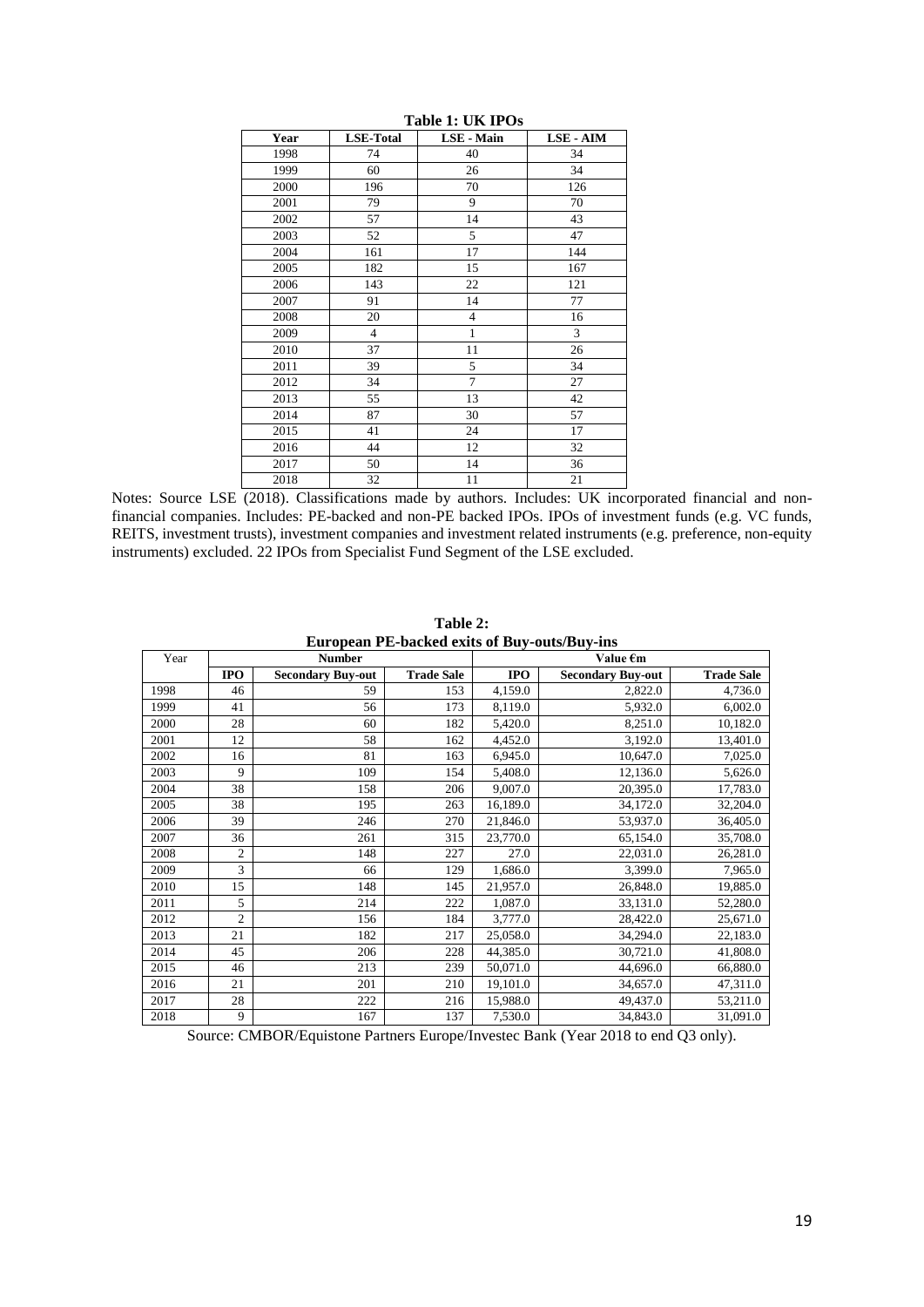| Year of IPO | Value of global buyout- | Priced within or   |
|-------------|-------------------------|--------------------|
|             | backed IPOs             | above range $(\%)$ |
| 2008        | 10                      | 91                 |
| 2009        | 17                      | 75                 |
| 2010        | 36                      | 70                 |
| 2011        | 40                      | 83                 |
| 2012        | 22                      | 72                 |
| 2013        | 58                      | 79                 |
| 2014        | 84                      | 73                 |
| 2015        | 60                      | 80                 |
| 2016        | 32                      | 76                 |
| 2017        | 42                      | 78                 |

**Table 3 IPOs around the World**

Notes: IPO values are offer amounts in \$100 billion. Source: Dealogic as cited in Bain (2018).

|      | Table 4. Giobal buybut investments, ul y powder and I 21 deals |                   |       |
|------|----------------------------------------------------------------|-------------------|-------|
| Year | Buyout investments                                             | Buyout dry powder | P2P   |
| 2005 | 352                                                            | 0.26              | 63    |
| 2006 | 756                                                            | 0.38              | 211.5 |
| 2007 | 762                                                            | 0.44              | 202   |
| 2008 | 217                                                            | 0.48              | 23    |
| 2009 | 101                                                            | 0.48              | 13.5  |
| 2010 | 240                                                            | 0.42              | 44.5  |
| 2011 | 287                                                            | 0.39              | 37    |
| 2012 | 254                                                            | 0.36              | 24.5  |
| 2013 | 301                                                            | 0.43              | 54    |
| 2014 | 395                                                            | 0.45              | 29    |
| 2015 | 559                                                            | 0.48              | 50    |
| 2016 | 369                                                            | 0.52              | 49.5  |
| 2017 | 440                                                            | 0.63              | 90    |

|  |  | Table 4: Global buyout investments, dry powder and P2P deals |  |  |
|--|--|--------------------------------------------------------------|--|--|
|--|--|--------------------------------------------------------------|--|--|

Notes: All values in \$1,000 billion. Data for dry powder and P2P, rescaled by authors. Global buyout investments exclude loan-to-own transactions and acquisitions of bankrupt assets; based on announcement date; includes announced deals that are completed or pending, with data subject to change (Source: Dealogic). Global publicto-private deals includes add-ons; based on announcement date; includes announced deals that are completed or pending, with data subject to change (Source: Bain global public-to-private deal database, as cited in Bain,2018). Dry powder data represents year-end values (Source: Preqin as cited in Bain, 2018).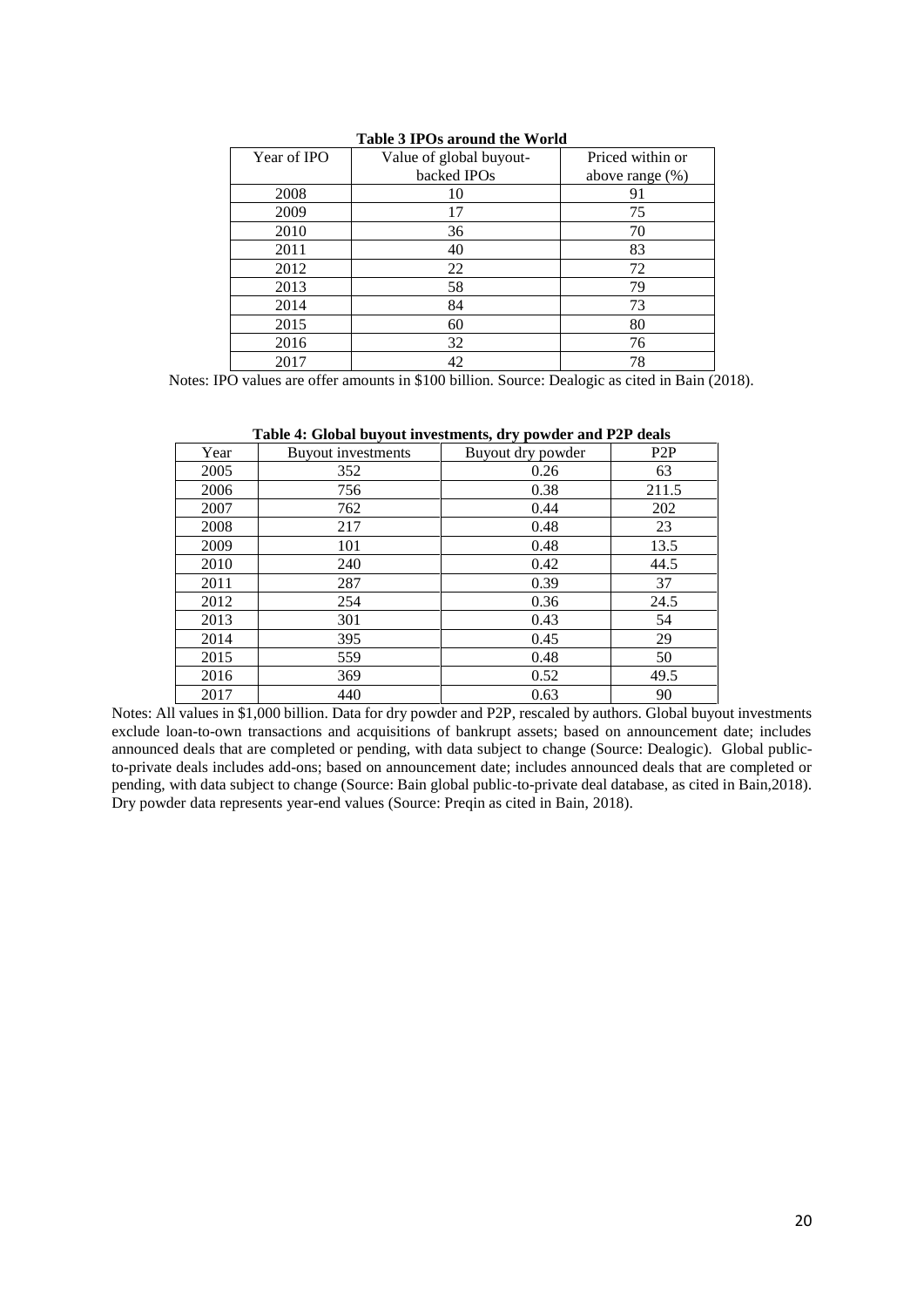|      |               | rabic of Funnocr and value of Buropean FB backed Buy | $0$ uwa Du $y$ mp      |                       |  |
|------|---------------|------------------------------------------------------|------------------------|-----------------------|--|
| Year | <b>Total</b>  | <b>Total Value</b>                                   | <b>Of Which</b>        | <b>Of Which</b>       |  |
|      | <b>Number</b> | $(\epsilon m)$                                       | <b>UK Total Number</b> | <b>UK Total Value</b> |  |
|      |               |                                                      |                        | (f.m)                 |  |
| 1998 | 636           | 36,769.5                                             | 385                    | 12,545.2              |  |
| 1999 | 706           | 51,946.8                                             | 355                    | 14,760.0              |  |
| 2000 | 616           | 67965.2                                              | 281                    | 21,174.0              |  |
| 2001 | 563           | 56,711.1                                             | 261                    | 15,501.5              |  |
| 2002 | 538           | 62,775.7                                             | 213                    | 12,833.4              |  |
| 2003 | 580           | 62,947.4                                             | 211                    | 14,472.5              |  |
| 2004 | 706           | 76,399.9                                             | 252                    | 17,148.8              |  |
| 2005 | 856           | 127,401.0                                            | 259                    | 22,676.5              |  |
| 2006 | 970           | 172,129.6                                            | 296                    | 25,185.9              |  |
| 2007 | 1,021         | 173,112.2                                            | 333                    | 44,046.2              |  |
| 2008 | 782           | 72,333.9                                             | 231                    | 18,432.1              |  |
| 2009 | 438           | 21,446.1                                             | 115                    | 5,026.7               |  |
| 2010 | 629           | 60,967.0                                             | 201                    | 20,541.8              |  |
| 2011 | 638           | 65,835.8                                             | 197                    | 13,477.7              |  |
| 2012 | 626           | 56,269.3                                             | 218                    | 17,023.5              |  |
| 2013 | 594           | 60,605.7                                             | 199                    | 15,884.0              |  |
| 2014 | 720           | 74,294.9                                             | 247                    | 17,302.9              |  |
| 2015 | 712           | 91,395.5                                             | 224                    | 20,992.6              |  |
| 2016 | 688           | 61,438.6                                             | 195                    | 11,781.4              |  |
| 2017 | 711           | 100,432.8                                            | 195                    | 27,453.2              |  |
| 2018 | 575           | 74,102.7                                             | 151                    | 13,287.8              |  |

**Table 5: Number and value of European PE-backed Buy-outs/Buy-ins** 

Source: CMBOR/Equistone Partners Europe/Investec Bank (Year 2018 to end Q3 only).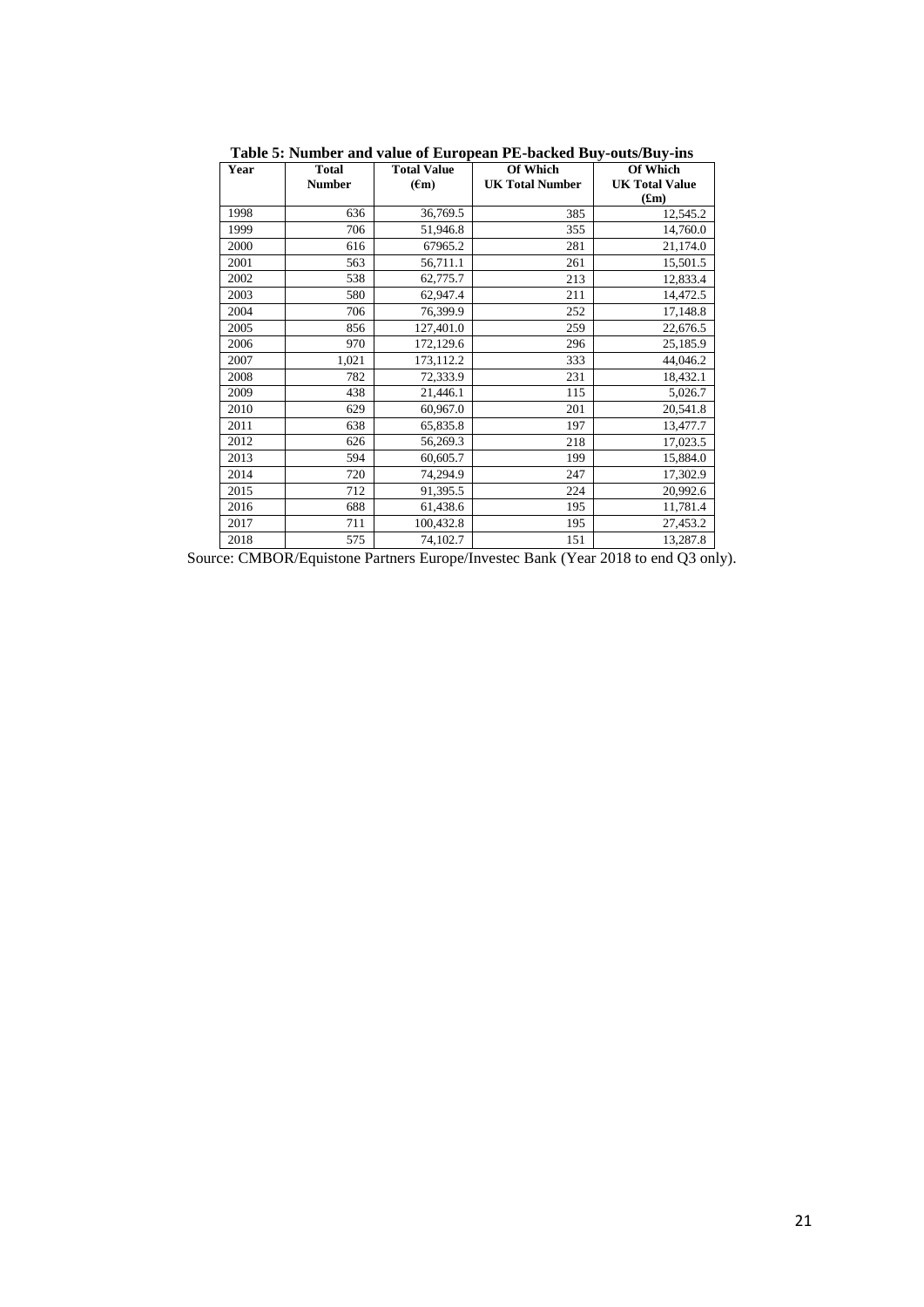# **Table 6: Vendor sources of PE backed buyouts in Europe**

| <b>Deal Source</b>      | 2009 | 2010 | 2011 | 2012 | 2013          | 2014 | 2015 | 2016 | 2017 | 2018     |
|-------------------------|------|------|------|------|---------------|------|------|------|------|----------|
| Foreign Divestment      | 42   | 46   | 49   | 53   | 60            | 68   | 75   | 42   | 40   | 34       |
| Insolvency              | 29   | 32   | 23   | 38   | 26            | 26   | 19   | 10   | 15   | 6        |
| <b>Local Divestment</b> | 97   | 114  | 107  | 99   | 118           | 137  | 102  | 95   | 70   | 44       |
| Private                 | 188  | 266  | 257  | 269  | 216           | 293  | 295  | 325  | 347  | 315      |
| Privatisation           |      | ◠    | 0    |      |               |      |      |      |      |          |
| Public Buy-In           | 4    |      | ◠    |      | $\theta$      |      |      |      |      | $\Omega$ |
| Public to Private       | 17   | 22   | 14   | 21   | $\mathcal{L}$ | 12   | 14   | 13   | 17   | 10       |
| Secondary Buy-out       | 58   | 146  | 186  | 145  | 166           | 181  | 205  | 201  | 220  | 166      |
| <b>Total</b>            | 438  | 629  | 638  | 626  | 594           | 720  | 712  | 688  | 711  | 575      |

#### **Panel A: Number of deals**

Source: CMBOR/Equistone Partners Europe/Investec Bank (Year 2018 to end Q3 only).

#### **Panel B: Value (€m)**

| <b>Deal Source</b>      | 2009   | 2010   | 2011     | 2012     | 2013     | 2014   | 2015   | 2016     | 2017    | 2018   |
|-------------------------|--------|--------|----------|----------|----------|--------|--------|----------|---------|--------|
| Foreign Divestment      | 3.139  | 4.922  | 6.437    | 7,552    | 5.643    | 8.598  | 11,921 | 4.479    | 9.732   | 14,519 |
| Insolvency              | .975   | 625    | 699      | 2.714    | 487      | 552    | 242    | 181      | 213     | 64     |
| <b>Local Divestment</b> | 5.111  | 8.873  | 12,549   | 7,679    | 10.450   | 21.902 | 15.892 | 7.047    | 12.417  | 4.001  |
| Private                 | 5.316  | 10,929 | 9,551    | 7.843    | 7,650    | 10,895 | 16,398 | 13,305   | 13,523  | 10,350 |
| Privatisation           | 558    | 225    | $\Omega$ | $\theta$ | 232      | 184    | 399    | 198      | 1.000   |        |
| Public Buy-In           | 181    | 20     | 193      | 6        | $\Omega$ |        | 439    | $\Omega$ | 42      |        |
| Public to Private       | 3.051  | 7,597  | 3.884    | 4.368    | 2.498    | 3.061  | 4.594  | 3.882    | 14.926  | 11,377 |
| Secondary Buy-out       | 4,515  | 29,680 | 34,250   | 27,665   | 35,635   | 31,058 | 45,452 | 34,420   | 50,263  | 35,034 |
| <b>Total</b>            | 23,847 | 62,872 | 67,563   | 57,827   | 62,594   | 76,252 | 95,337 | 63,512   | 102.116 | 75,344 |

Source: CMBOR/Equistone Partners Europe/Investec Bank (Year 2018 to end Q3 only).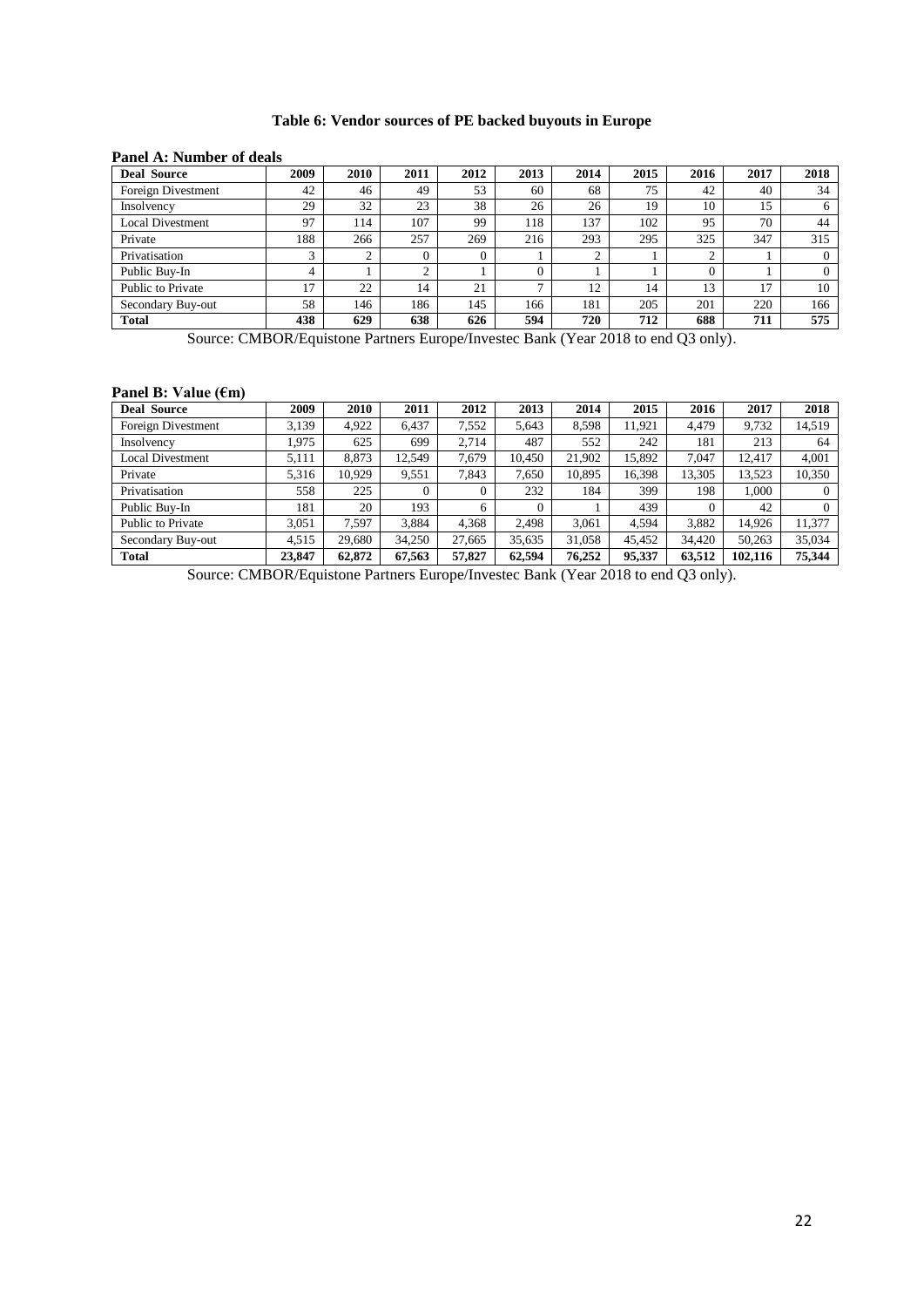

**Figure 1: Secondary and Primary UK Buyouts**

Source: CMBOR/Equistone/Investec



**Figure 2: Times to exit of European PE-backed buyouts**

Source: CMBOR/Equistone/Investec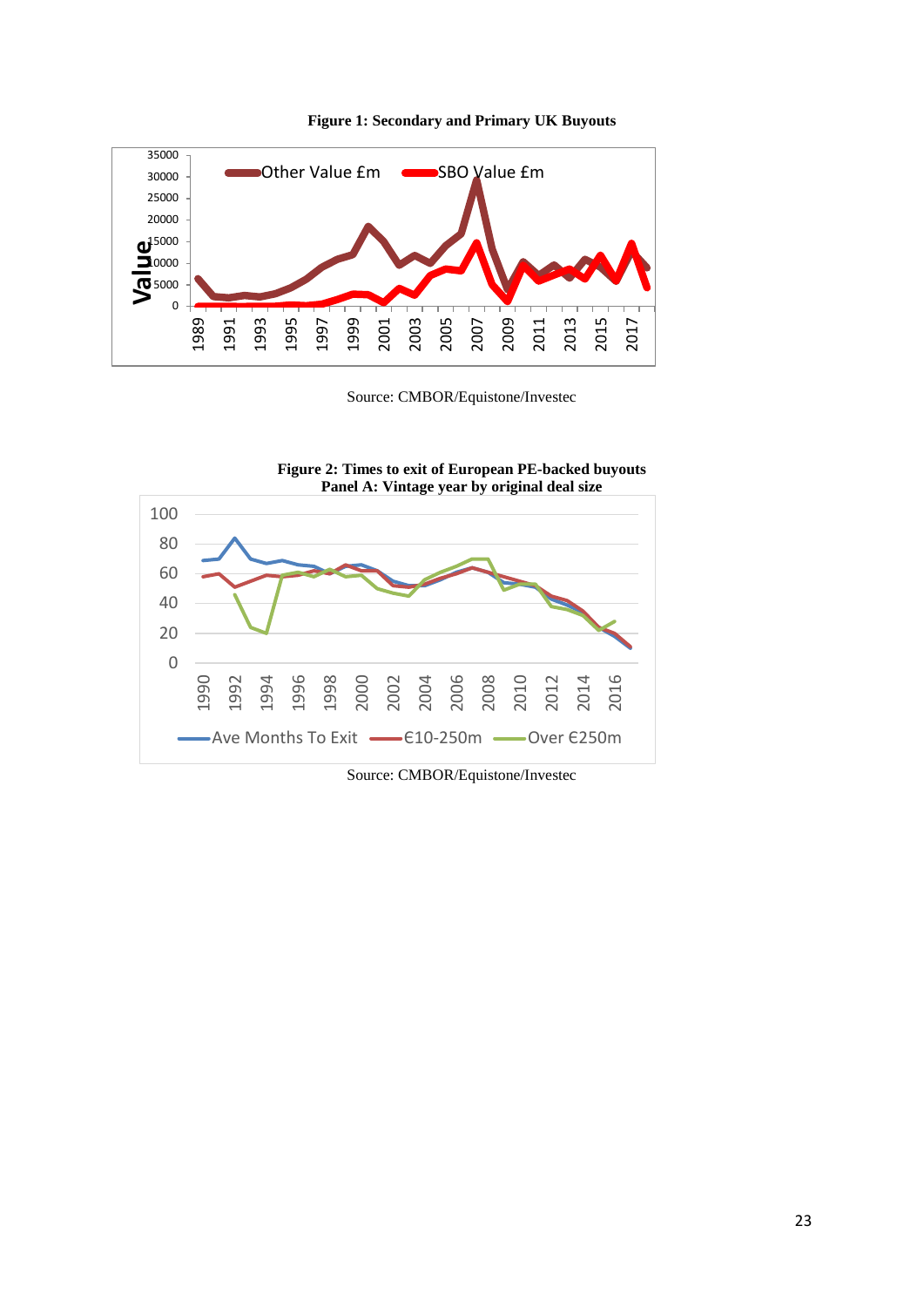

Source: CMBOR/Equistone/Investec





Source: CMBOR/Equistone Partners Europe/Investec Bank